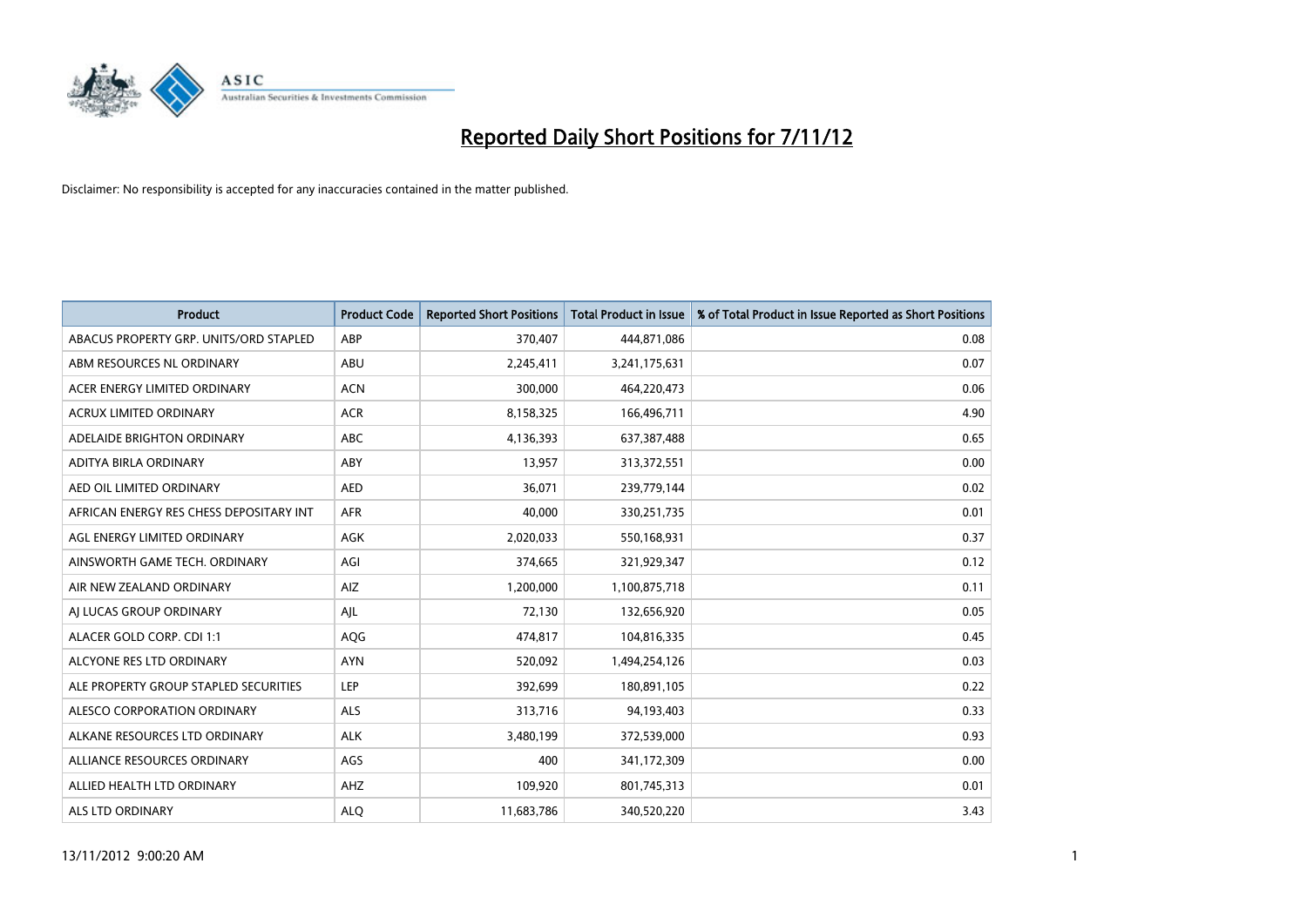

| <b>Product</b>                          | <b>Product Code</b> | <b>Reported Short Positions</b> | <b>Total Product in Issue</b> | % of Total Product in Issue Reported as Short Positions |
|-----------------------------------------|---------------------|---------------------------------|-------------------------------|---------------------------------------------------------|
| ALUMINA LIMITED ORDINARY                | <b>AWC</b>          | 208,116,780                     | 2,440,196,187                 | 8.53                                                    |
| AMCOM TELECOMM. ORDINARY                | <b>AMM</b>          | 235,150                         | 244,541,792                   | 0.10                                                    |
| AMCOR LIMITED ORDINARY                  | <b>AMC</b>          | 3,152,548                       | 1,206,684,923                 | 0.26                                                    |
| AMP LIMITED ORDINARY                    | AMP                 | 8,062,424                       | 2,930,423,546                 | 0.28                                                    |
| AMPELLA MINING ORDINARY                 | <b>AMX</b>          | 5,426,491                       | 247,500,493                   | 2.19                                                    |
| ANGLOGOLD ASHANTI CDI 5:1               | AGG                 | 500                             | 89,207,765                    | 0.00                                                    |
| ANSELL LIMITED ORDINARY                 | <b>ANN</b>          | 4,403,661                       | 130,768,652                   | 3.37                                                    |
| ANTARES ENERGY LTD ORDINARY             | <b>AZZ</b>          | 571,136                         | 257,000,000                   | 0.22                                                    |
| ANZ BANKING GRP LTD ORDINARY            | ANZ                 | 7,513,434                       | 2,717,478,378                 | 0.28                                                    |
| APA GROUP STAPLED SECURITIES            | <b>APA</b>          | 13,493,552                      | 792,819,379                   | 1.70                                                    |
| APN NEWS & MEDIA ORDINARY               | <b>APN</b>          | 12,471,841                      | 661,526,586                   | 1.89                                                    |
| AQUARIUS PLATINUM. ORDINARY             | <b>AOP</b>          | 12,802,797                      | 486,851,336                   | 2.63                                                    |
| AQUILA RESOURCES ORDINARY               | <b>AQA</b>          | 7,863,886                       | 411,804,442                   | 1.91                                                    |
| ARAFURA RESOURCE LTD ORDINARY           | <b>ARU</b>          | 4,297,918                       | 396,004,144                   | 1.09                                                    |
| ARB CORPORATION ORDINARY                | <b>ARP</b>          | 36,529                          | 72,481,302                    | 0.05                                                    |
| ARDENT LEISURE GROUP STAPLED SECURITIES | AAD                 | 733,546                         | 397,774,513                   | 0.18                                                    |
| ARGO INVESTMENTS ORDINARY               | ARG                 | 163                             | 628,781,353                   | 0.00                                                    |
| ARISTOCRAT LEISURE ORDINARY             | <b>ALL</b>          | 20,191,230                      | 551,418,047                   | 3.66                                                    |
| <b>ARRIUM LTD ORDINARY</b>              | ARI                 | 6,610,567                       | 1,351,527,328                 | 0.49                                                    |
| ASCIANO LIMITED ORDINARY                | <b>AIO</b>          | 3,889,169                       | 975,385,664                   | 0.40                                                    |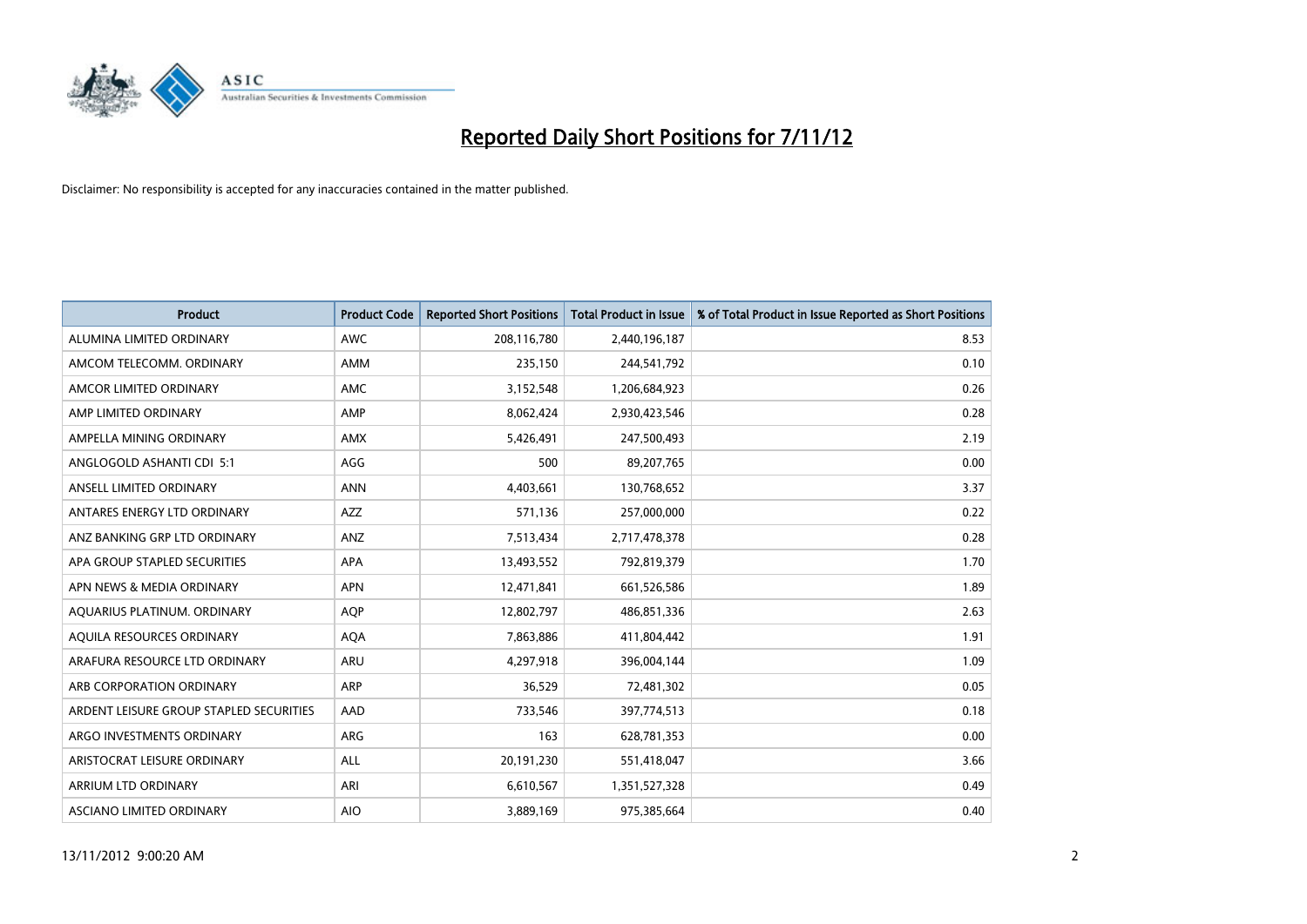

| <b>Product</b>                              | <b>Product Code</b> | <b>Reported Short Positions</b> | <b>Total Product in Issue</b> | % of Total Product in Issue Reported as Short Positions |
|---------------------------------------------|---------------------|---------------------------------|-------------------------------|---------------------------------------------------------|
| ASG GROUP LIMITED ORDINARY                  | <b>ASZ</b>          | 1,890,827                       | 182,756,104                   | 1.03                                                    |
| ASPEN GROUP ORD/UNITS STAPLED               | <b>APZ</b>          | 338,890                         | 1,197,188,521                 | 0.03                                                    |
| ASPIRE MINING LTD ORDINARY                  | <b>AKM</b>          | 316,661                         | 620,594,556                   | 0.05                                                    |
| ASTRO JAP PROP GROUP STAPLED SECURITIES     | AJA                 | 2,554                           | 58,445,002                    | 0.00                                                    |
| ASX LIMITED ORDINARY                        | <b>ASX</b>          | 3,519,932                       | 175,136,729                   | 2.01                                                    |
| ATLAS IRON LIMITED ORDINARY                 | <b>AGO</b>          | 12,938,658                      | 904,805,993                   | 1.43                                                    |
| <b>AURORA OIL &amp; GAS ORDINARY</b>        | <b>AUT</b>          | 5,125,419                       | 447,885,778                   | 1.14                                                    |
| AUSDRILL LIMITED ORDINARY                   | <b>ASL</b>          | 4,230,868                       | 309,218,627                   | 1.37                                                    |
| AUSENCO LIMITED ORDINARY                    | AAX                 | 441,968                         | 123,872,665                   | 0.36                                                    |
| <b>AUSTAL LIMITED ORDINARY</b>              | ASB                 | 226,154                         | 190,674,573                   | 0.12                                                    |
| AUSTIN ENGINEERING ORDINARY                 | ANG                 | 351,909                         | 72,314,403                    | 0.49                                                    |
| <b>AUSTRALAND PROPERTY STAPLED SECURITY</b> | <b>ALZ</b>          | 482,708                         | 576,846,597                   | 0.08                                                    |
| AUSTRALIAN AGRICULT. ORDINARY               | AAC                 | 699,363                         | 312,905,085                   | 0.22                                                    |
| AUSTRALIAN FOUNDAT, ORDINARY                | AFI                 | 408                             | 1,034,118,904                 | 0.00                                                    |
| AUSTRALIAN INFRASTR, UNITS/ORDINARY         | <b>AIX</b>          | 2,378,243                       | 620,733,944                   | 0.38                                                    |
| AUSTRALIAN PHARM. ORDINARY                  | API                 | 214,038                         | 488,115,883                   | 0.04                                                    |
| AVIENNINGS LIMITED ORDINARY                 | AVI                 | 175,000                         | 274,588,694                   | 0.06                                                    |
| AWE LIMITED ORDINARY                        | <b>AWE</b>          | 2,983,607                       | 521,871,941                   | 0.57                                                    |
| AZIMUTH RES LTD ORDINARY                    | <b>AZH</b>          | 1,282,816                       | 419,864,886                   | 0.31                                                    |
| <b>BANDANNA ENERGY ORDINARY</b>             | <b>BND</b>          | 9,887,674                       | 528,481,199                   | 1.87                                                    |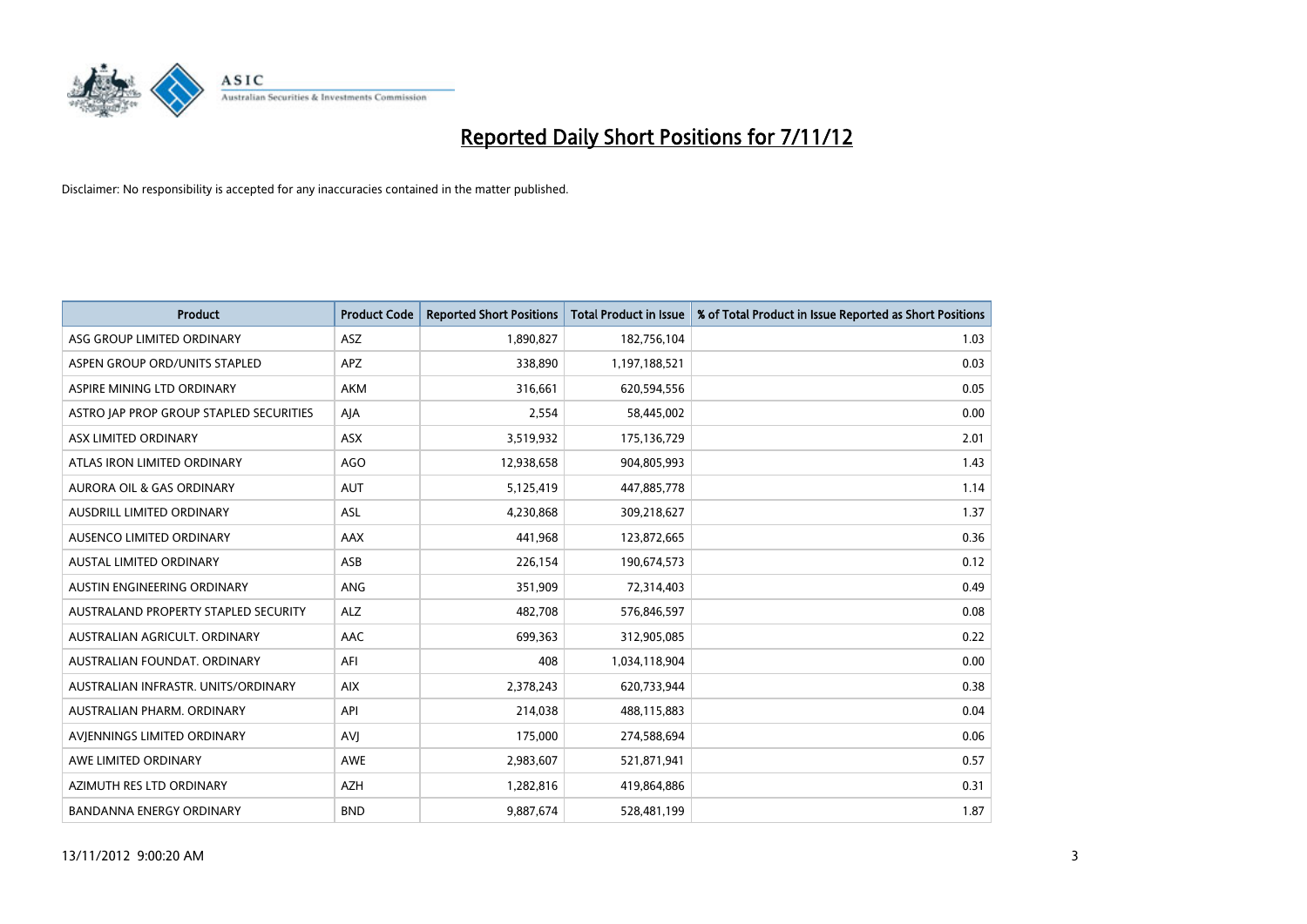

| <b>Product</b>                       | <b>Product Code</b> | <b>Reported Short Positions</b> | <b>Total Product in Issue</b> | % of Total Product in Issue Reported as Short Positions |
|--------------------------------------|---------------------|---------------------------------|-------------------------------|---------------------------------------------------------|
| BANK OF QUEENSLAND. ORDINARY         | <b>BOQ</b>          | 9,271,421                       | 308,797,224                   | 3.00                                                    |
| <b>BANNERMAN RESOURCES ORDINARY</b>  | <b>BMN</b>          | 132,400                         | 303,938,185                   | 0.04                                                    |
| <b>BASE RES LIMITED ORDINARY</b>     | <b>BSE</b>          | 463,722                         | 560,440,029                   | 0.08                                                    |
| <b>BATHURST RESOURCES ORDINARY</b>   | <b>BTU</b>          | 39,893,108                      | 697,247,997                   | 5.72                                                    |
| <b>BC IRON LIMITED ORDINARY</b>      | <b>BCI</b>          | 160,040                         | 103,861,000                   | 0.15                                                    |
| BEACH ENERGY LIMITED ORDINARY        | <b>BPT</b>          | 23,932,832                      | 1,263,677,572                 | 1.89                                                    |
| BEADELL RESOURCE LTD ORDINARY        | <b>BDR</b>          | 13,483,306                      | 740,204,752                   | 1.82                                                    |
| BENDIGO AND ADELAIDE ORDINARY        | <b>BEN</b>          | 9,456,751                       | 402,290,277                   | 2.35                                                    |
| BERKELEY RESOURCES ORDINARY          | <b>BKY</b>          | 224,995                         | 179,393,273                   | 0.13                                                    |
| <b>BHP BILLITON LIMITED ORDINARY</b> | <b>BHP</b>          | 9,707,180                       | 3,211,691,105                 | 0.30                                                    |
| <b>BILLABONG ORDINARY</b>            | <b>BBG</b>          | 7,270,494                       | 478,944,292                   | 1.52                                                    |
| <b>BIOTA HOLDINGS ORDINARY</b>       | <b>BTA</b>          | 4,902,912                       | 187,402,755                   | 2.62                                                    |
| <b>BLACKMORES LIMITED ORDINARY</b>   | <b>BKL</b>          | 325                             | 16,909,167                    | 0.00                                                    |
| <b>BLACKTHORN RESOURCES ORDINARY</b> | <b>BTR</b>          | 150,206                         | 164,285,950                   | 0.09                                                    |
| <b>BLUESCOPE STEEL LTD ORDINARY</b>  | <b>BSL</b>          | 15,051,241                      | 3,349,185,247                 | 0.45                                                    |
| <b>BOART LONGYEAR ORDINARY</b>       | <b>BLY</b>          | 5,197,027                       | 461,163,412                   | 1.13                                                    |
| BORAL LIMITED, ORDINARY              | <b>BLD</b>          | 53,012,003                      | 766,235,816                   | 6.92                                                    |
| <b>BRADKEN LIMITED ORDINARY</b>      | <b>BKN</b>          | 9,073,717                       | 169,240,662                   | 5.36                                                    |
| <b>BRAMBLES LIMITED ORDINARY</b>     | <b>BXB</b>          | 4,125,790                       | 1,555,257,301                 | 0.27                                                    |
| BREVILLE GROUP LTD ORDINARY          | <b>BRG</b>          | 811,722                         | 130,095,322                   | 0.62                                                    |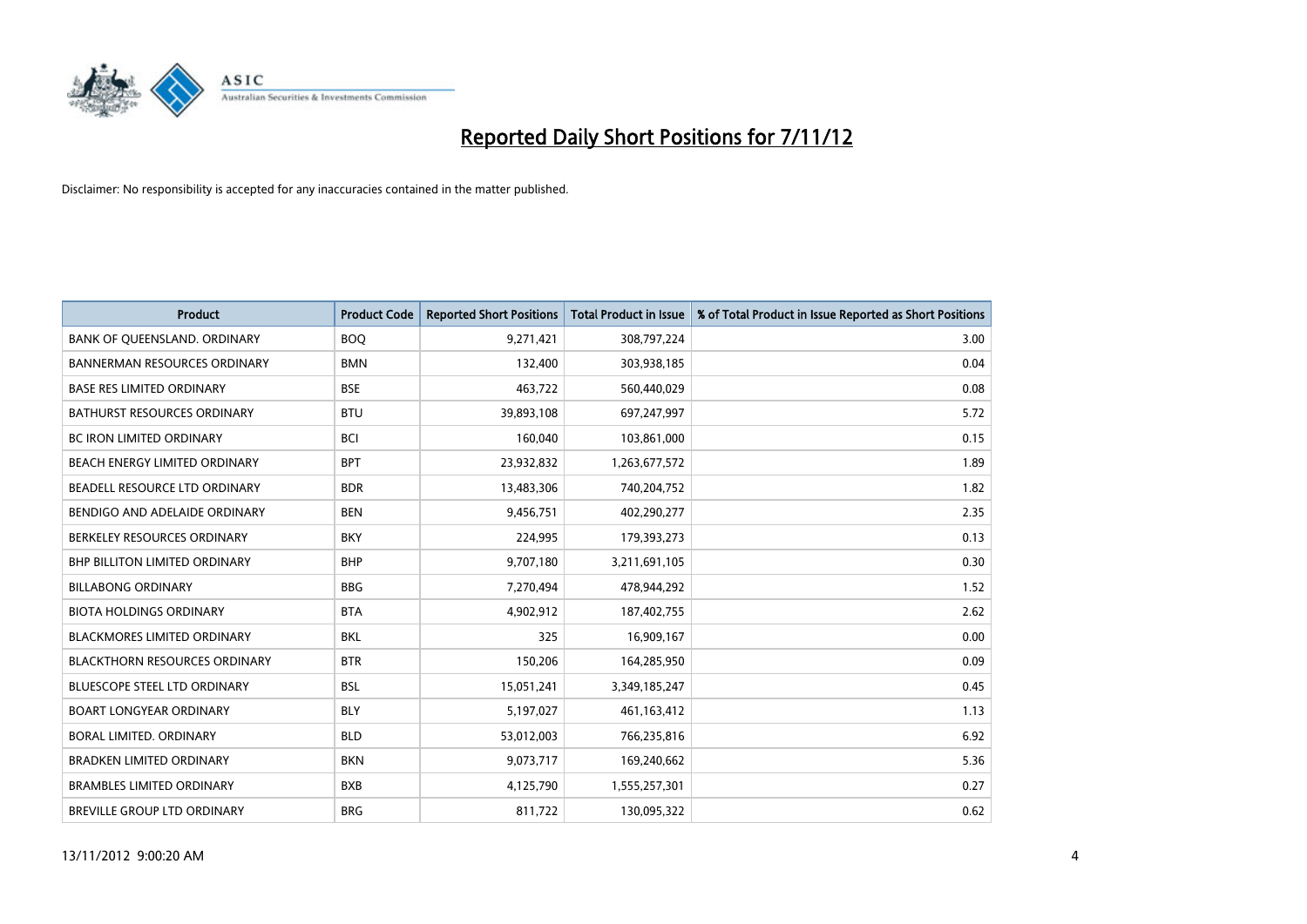

| <b>Product</b>                           | <b>Product Code</b> | <b>Reported Short Positions</b> | <b>Total Product in Issue</b> | % of Total Product in Issue Reported as Short Positions |
|------------------------------------------|---------------------|---------------------------------|-------------------------------|---------------------------------------------------------|
| <b>BRICKWORKS LIMITED ORDINARY</b>       | <b>BKW</b>          | 64,611                          | 147,818,132                   | 0.04                                                    |
| <b>BROCKMAN MINING LTD ORDINARY</b>      | <b>BCK</b>          | 91,872                          | 7,224,094,327                 | 0.00                                                    |
| BT INVESTMENT MNGMNT ORDINARY            | <b>BTT</b>          | 274,112                         | 268,989,279                   | 0.10                                                    |
| BUCCANEER ENERGY LTD ORDINARY            | <b>BCC</b>          | 1,500,000                       | 1,321,445,371                 | 0.11                                                    |
| <b>BURU ENERGY ORDINARY</b>              | <b>BRU</b>          | 9,500,221                       | 266,297,599                   | 3.57                                                    |
| <b>BWP TRUST ORDINARY UNITS</b>          | <b>BWP</b>          | 3,533,087                       | 533,645,790                   | 0.66                                                    |
| <b>CABCHARGE AUSTRALIA ORDINARY</b>      | CAB                 | 4,829,226                       | 120,430,683                   | 4.01                                                    |
| <b>CALIBRE GROUP LTD ORDINARY</b>        | <b>CGH</b>          | 270,299                         | 307,378,401                   | 0.09                                                    |
| CALTEX AUSTRALIA ORDINARY                | <b>CTX</b>          | 3,868,808                       | 270,000,000                   | 1.43                                                    |
| CAPE LAMBERT RES LTD ORDINARY            | <b>CFE</b>          | 654,774                         | 689,108,792                   | 0.10                                                    |
| CARABELLA RES LTD ORDINARY               | <b>CLR</b>          | 73,579                          | 133,642,797                   | 0.06                                                    |
| <b>CARBON ENERGY ORDINARY</b>            | <b>CNX</b>          | 48,071                          | 776,306,566                   | 0.01                                                    |
| <b>CARDNO LIMITED ORDINARY</b>           | <b>CDD</b>          | 5,417,220                       | 138,929,385                   | 3.90                                                    |
| CARNARVON PETROLEUM ORDINARY             | <b>CVN</b>          | 3,516,419                       | 858,516,667                   | 0.41                                                    |
| CARSALES.COM LTD ORDINARY                | <b>CRZ</b>          | 11,499,642                      | 235,162,628                   | 4.89                                                    |
| CEDAR WOODS PROP. ORDINARY               | <b>CWP</b>          | 28,359                          | 73,047,793                    | 0.04                                                    |
| CENTRO RETAIL AUST ORD/UNIT STAPLED SEC  | <b>CRF</b>          | 2,222,858                       | 1,427,391,696                 | 0.16                                                    |
| <b>CERAMIC FUEL CELLS ORDINARY</b>       | CFU                 | 275                             | 1,559,231,320                 | 0.00                                                    |
| CFS RETAIL TRUST GRP STAPLED SECURITIES  | <b>CFX</b>          | 43,307,890                      | 2,828,495,659                 | 1.53                                                    |
| <b>CHALLENGER DIV.PRO. STAPLED UNITS</b> | <b>CDI</b>          | 4.534                           | 214,101,013                   | 0.00                                                    |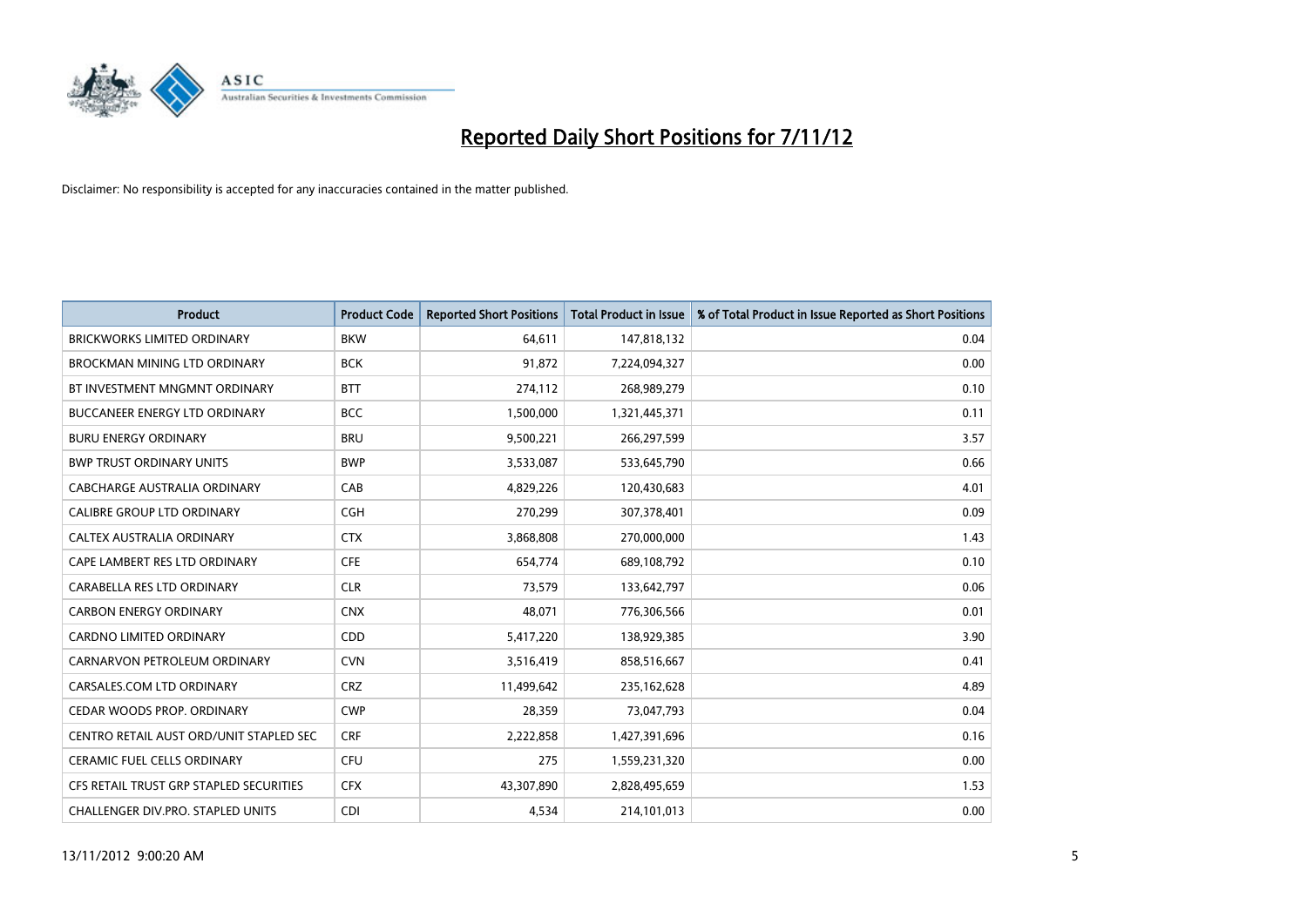

| <b>Product</b>                           | <b>Product Code</b> | <b>Reported Short Positions</b> | <b>Total Product in Issue</b> | % of Total Product in Issue Reported as Short Positions |
|------------------------------------------|---------------------|---------------------------------|-------------------------------|---------------------------------------------------------|
| <b>CHALLENGER INFRAST, STAPLED UNITS</b> | <b>CIF</b>          | 876,762                         | 316,223,785                   | 0.28                                                    |
| <b>CHALLENGER LIMITED ORDINARY</b>       | <b>CGF</b>          | 7,673,585                       | 544,652,710                   | 1.41                                                    |
| CHARTER HALL GROUP STAPLED US PROHIBIT.  | <b>CHC</b>          | 356,371                         | 298,684,347                   | 0.12                                                    |
| <b>CHARTER HALL RETAIL UNITS</b>         | <b>COR</b>          | 1,573,664                       | 328,614,171                   | 0.48                                                    |
| <b>CHORUS LIMITED ORDINARY</b>           | <b>CNU</b>          | 983.281                         | 385,082,123                   | 0.26                                                    |
| CITIGOLD CORP LTD ORDINARY               | <b>CTO</b>          | 1,363,288                       | 1,238,622,051                 | 0.11                                                    |
| <b>CLOUGH LIMITED ORDINARY</b>           | <b>CLO</b>          | 120.230                         | 773,989,006                   | 0.02                                                    |
| <b>CNPR GRP UNITS/ORD STAPLED</b>        | <b>CNP</b>          | 2,537                           | 972,414,514                   | 0.00                                                    |
| COAL OF AFRICA LTD ORDINARY              | <b>CZA</b>          | 90,137                          | 800,951,034                   | 0.01                                                    |
| <b>COALSPUR MINES LTD ORDINARY</b>       | <b>CPL</b>          | 14,098,675                      | 620,729,899                   | 2.27                                                    |
| COCA-COLA AMATIL ORDINARY                | <b>CCL</b>          | 3,586,528                       | 762,133,414                   | 0.47                                                    |
| <b>COCHLEAR LIMITED ORDINARY</b>         | <b>COH</b>          | 4,935,912                       | 57,024,528                    | 8.66                                                    |
| <b>COCKATOO COAL ORDINARY</b>            | <b>COK</b>          | 14,247,135                      | 1,016,746,908                 | 1.40                                                    |
| <b>COLLINS FOODS LTD ORDINARY</b>        | <b>CKF</b>          | 23,670                          | 93,000,003                    | 0.03                                                    |
| COMMONWEALTH BANK, ORDINARY              | <b>CBA</b>          | 16,862,697                      | 1,609,180,841                 | 1.05                                                    |
| <b>COMMONWEALTH PROP ORDINARY UNITS</b>  | <b>CPA</b>          | 17,329,225                      | 2,347,003,413                 | 0.74                                                    |
| <b>COMPASS RESOURCES ORDINARY</b>        | <b>CMR</b>          | 7,472                           | 1,403,744,100                 | 0.00                                                    |
| COMPUTERSHARE LTD ORDINARY               | <b>CPU</b>          | 11,095,666                      | 555,664,059                   | 2.00                                                    |
| CONSOLIDATED MEDIA, ORDINARY             | <b>CMI</b>          | 1,695                           | 561,834,996                   | 0.00                                                    |
| CONTINENTAL COAL LTD ORDINARY            | CCC                 | 983                             | 473,061,772                   | 0.00                                                    |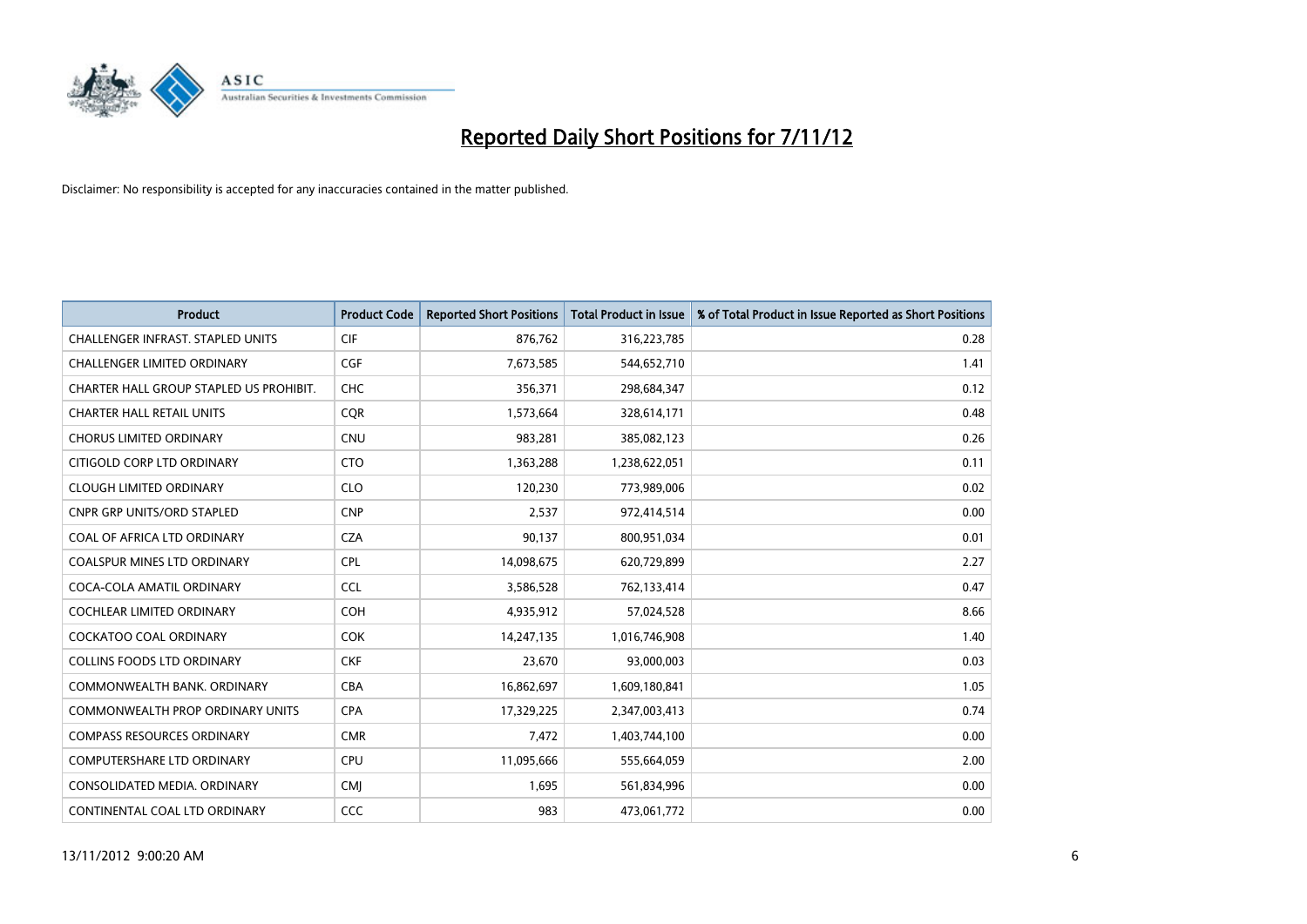

| <b>Product</b>                          | <b>Product Code</b> | <b>Reported Short Positions</b> | <b>Total Product in Issue</b> | % of Total Product in Issue Reported as Short Positions |
|-----------------------------------------|---------------------|---------------------------------|-------------------------------|---------------------------------------------------------|
| <b>COOPER ENERGY LTD ORDINARY</b>       | <b>COE</b>          | 247,682                         | 328,694,257                   | 0.08                                                    |
| CORP TRAVEL LIMITED ORDINARY            | <b>CTD</b>          | 134,863                         | 74,971,020                    | 0.18                                                    |
| <b>CREDIT CORP GROUP ORDINARY</b>       | <b>CCP</b>          | 50,516                          | 45,932,899                    | 0.11                                                    |
| <b>CROMWELL PROP STAPLED SECURITIES</b> | <b>CMW</b>          | 374,869                         | 1,222,114,479                 | 0.03                                                    |
| <b>CROWN LIMITED ORDINARY</b>           | <b>CWN</b>          | 6,495,269                       | 728,394,185                   | 0.89                                                    |
| <b>CSG LIMITED ORDINARY</b>             | CSV                 | 751,861                         | 282,567,499                   | 0.27                                                    |
| <b>CSL LIMITED ORDINARY</b>             | <b>CSL</b>          | 2,721,736                       | 502,281,464                   | 0.54                                                    |
| <b>CSR LIMITED ORDINARY</b>             | <b>CSR</b>          | 39,883,879                      | 506,000,315                   | 7.88                                                    |
| <b>CUDECO LIMITED ORDINARY</b>          | CDU                 | 6,830,665                       | 188,343,961                   | 3.63                                                    |
| DART ENERGY LTD ORDINARY                | <b>DTE</b>          | 15,711,078                      | 812,965,406                   | 1.93                                                    |
| DATA#3 LIMITED ORDINARY                 | <b>DTL</b>          | 1,526                           | 153,974,950                   | 0.00                                                    |
| DAVID JONES LIMITED ORDINARY            | <b>DJS</b>          | 50,631,475                      | 531,788,775                   | 9.52                                                    |
| <b>DECMIL GROUP LIMITED ORDINARY</b>    | <b>DCG</b>          | 300,000                         | 168,203,219                   | 0.18                                                    |
| DEEP YELLOW LIMITED ORDINARY            | <b>DYL</b>          | 2                               | 1,424,173,961                 | 0.00                                                    |
| DEVINE LIMITED ORDINARY                 | <b>DVN</b>          | 254,481                         | 158,730,556                   | 0.16                                                    |
| DEXUS PROPERTY GROUP STAPLED UNITS      | <b>DXS</b>          | 6,628,386                       | 4,839,024,176                 | 0.14                                                    |
| DISCOVERY METALS LTD ORDINARY           | <b>DML</b>          | 5,682,746                       | 486,986,451                   | 1.17                                                    |
| DOMINO PIZZA ENTERPR ORDINARY           | <b>DMP</b>          | 374,434                         | 70,092,674                    | 0.53                                                    |
| DORAY MINERALS LTD ORDINARY             | <b>DRM</b>          | 259,019                         | 94,070,503                    | 0.28                                                    |
| DOWNER EDI LIMITED ORDINARY             | <b>DOW</b>          | 10.698.914                      | 429,100,296                   | 2.49                                                    |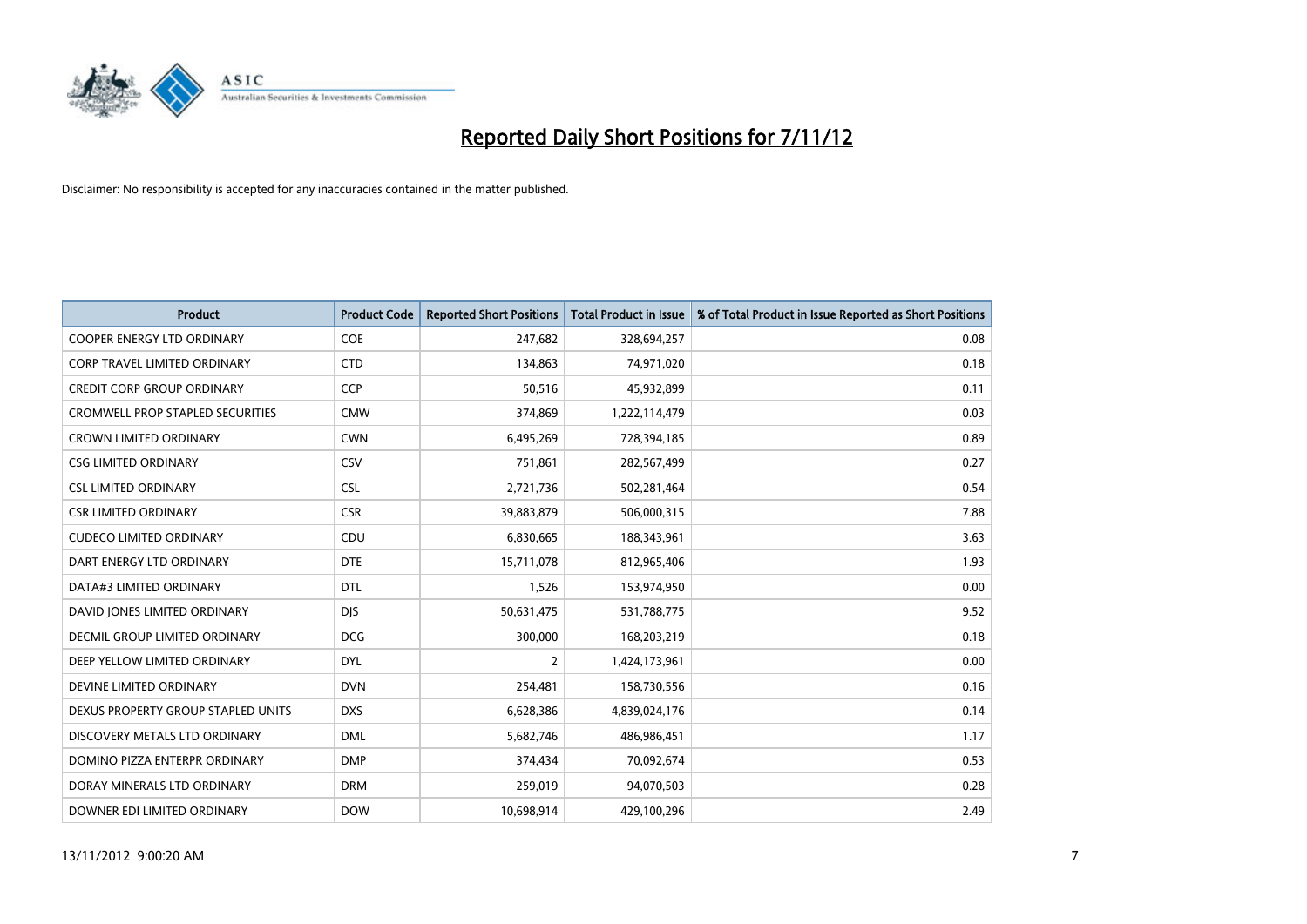

| <b>Product</b>                        | <b>Product Code</b> | <b>Reported Short Positions</b> | <b>Total Product in Issue</b> | % of Total Product in Issue Reported as Short Positions |
|---------------------------------------|---------------------|---------------------------------|-------------------------------|---------------------------------------------------------|
| DRILLSEARCH ENERGY ORDINARY           | <b>DLS</b>          | 1,531,582                       | 386,468,803                   | 0.40                                                    |
| DUET GROUP STAPLED US PROHIBIT.       | <b>DUE</b>          | 6,506,108                       | 1,116,638,606                 | 0.58                                                    |
| <b>DULUXGROUP LIMITED ORDINARY</b>    | <b>DLX</b>          | 8,359,058                       | 368,984,902                   | 2.27                                                    |
| ECHO ENTERTAINMENT ORDINARY           | EGP                 | 11,448,931                      | 825,672,730                   | 1.39                                                    |
| <b>ELDERS LIMITED ORDINARY</b>        | <b>ELD</b>          | 17,399,867                      | 448,598,480                   | 3.88                                                    |
| ELEMENTAL MINERALS ORDINARY           | <b>ELM</b>          | 387,528                         | 243,614,280                   | 0.16                                                    |
| ELEMENTOS LIMITED ORDINARY            | <b>ELT</b>          | 16                              | 148,290,347                   | 0.00                                                    |
| <b>EMECO HOLDINGS ORDINARY</b>        | <b>EHL</b>          | 6,444,148                       | 625,904,712                   | 1.03                                                    |
| <b>ENDEAVOUR MIN CORP CDI 1:1</b>     | <b>EVR</b>          | 346,249                         | 124,063,901                   | 0.28                                                    |
| <b>ENERGY RESOURCES ORDINARY 'A'</b>  | <b>ERA</b>          | 7,413,017                       | 517,725,062                   | 1.43                                                    |
| ENERGY WORLD CORPOR. ORDINARY         | <b>EWC</b>          | 21,758,306                      | 1,734,166,672                 | 1.25                                                    |
| <b>ENVESTRA LIMITED ORDINARY</b>      | <b>ENV</b>          | 16,073,369                      | 1,603,333,497                 | 1.00                                                    |
| EQUATORIAL RES LTD ORDINARY           | <b>EQX</b>          | 107,177                         | 117,235,353                   | 0.09                                                    |
| EVOLUTION MINING LTD ORDINARY         | <b>EVN</b>          | 2,857,010                       | 707,942,989                   | 0.40                                                    |
| FAIRFAX MEDIA LTD ORDINARY            | <b>FXI</b>          | 383,835,113                     | 2,351,955,725                 | 16.32                                                   |
| <b>FAR LTD ORDINARY</b>               | <b>FAR</b>          | 21,000,000                      | 2,499,846,742                 | 0.84                                                    |
| FISHER & PAYKEL H. ORDINARY           | <b>FPH</b>          | 34,877                          | 538,095,634                   | 0.01                                                    |
| FKP PROPERTY GROUP STAPLED SECURITIES | <b>FKP</b>          | 52,359,459                      | 2,251,016,386                 | 2.33                                                    |
| FLEETWOOD CORP ORDINARY               | <b>FWD</b>          | 1,566,403                       | 60,000,126                    | 2.61                                                    |
| <b>FLETCHER BUILDING ORDINARY</b>     | <b>FBU</b>          | 9,417,547                       | 684,793,538                   | 1.38                                                    |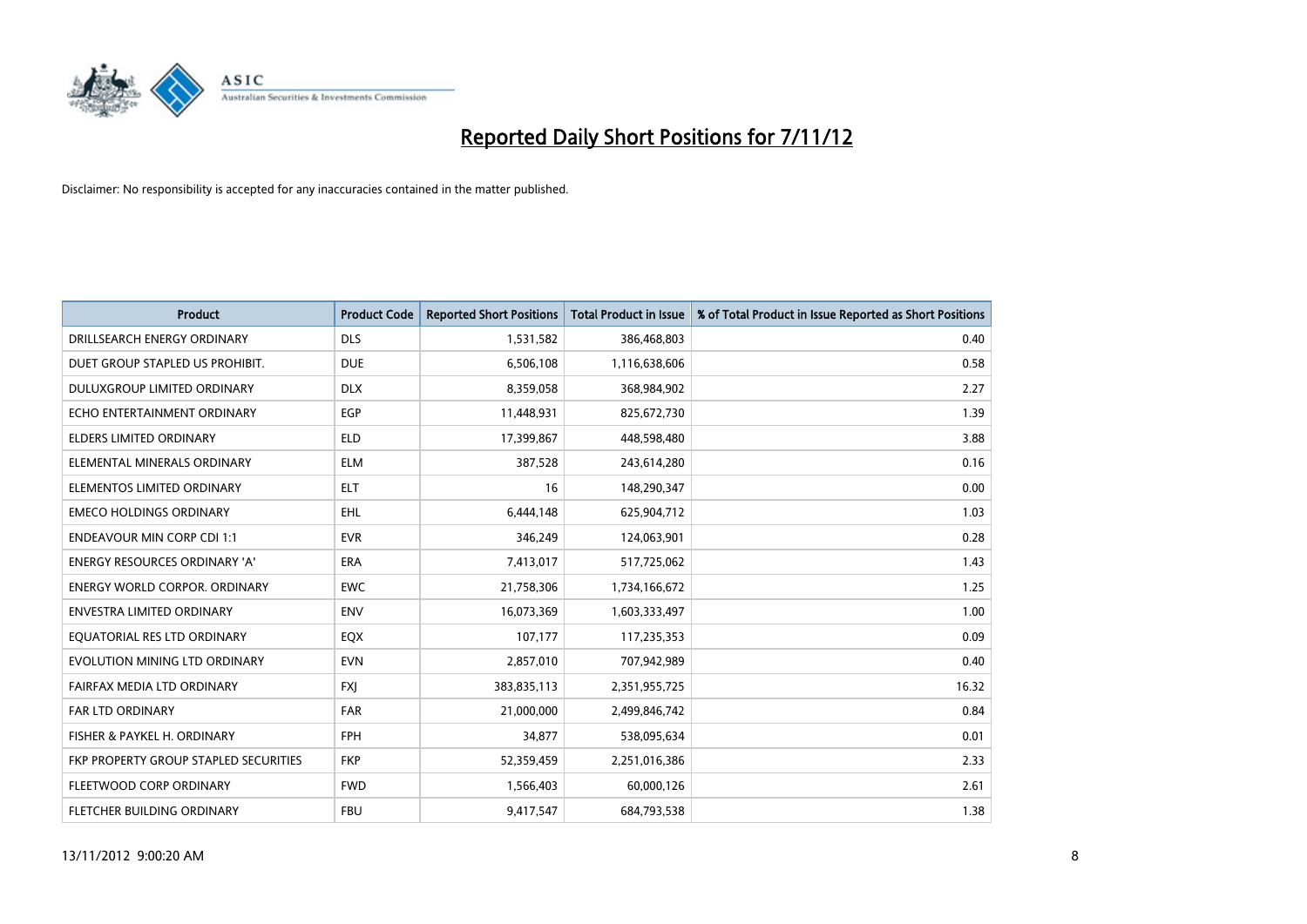

| <b>Product</b>                            | <b>Product Code</b> | <b>Reported Short Positions</b> | <b>Total Product in Issue</b> | % of Total Product in Issue Reported as Short Positions |
|-------------------------------------------|---------------------|---------------------------------|-------------------------------|---------------------------------------------------------|
| <b>FLEXIGROUP LIMITED ORDINARY</b>        | <b>FXL</b>          | 229,331                         | 286,986,003                   | 0.08                                                    |
| FLIGHT CENTRE ORDINARY                    | <b>FLT</b>          | 12,664,083                      | 100,154,646                   | 12.64                                                   |
| <b>FLINDERS MINES LTD ORDINARY</b>        | <b>FMS</b>          | 726,108                         | 1,821,300,404                 | 0.04                                                    |
| FOCUS MINERALS LTD ORDINARY               | <b>FML</b>          | 158,163                         | 4,320,773,701                 | 0.00                                                    |
| <b>FORGE GROUP LIMITED ORDINARY</b>       | FGE                 | 414,808                         | 86,169,014                    | 0.48                                                    |
| FORTESCUE METALS GRP ORDINARY             | <b>FMG</b>          | 193,708,697                     | 3,113,798,659                 | 6.22                                                    |
| <b>G.U.D. HOLDINGS ORDINARY</b>           | <b>GUD</b>          | 1,633,801                       | 71,341,319                    | 2.29                                                    |
| <b>G8 EDUCATION LIMITED ORDINARY</b>      | <b>GEM</b>          | 48,831                          | 236,093,926                   | 0.02                                                    |
| <b>GALAXY RESOURCES ORDINARY</b>          | <b>GXY</b>          | 2,750,679                       | 506,359,341                   | 0.54                                                    |
| <b>GENETIC TECHNOLOGIES ORDINARY</b>      | <b>GTG</b>          | 1,364,100                       | 474,971,819                   | 0.29                                                    |
| <b>GEODYNAMICS LIMITED ORDINARY</b>       | GDY                 | 850                             | 406,452,608                   | 0.00                                                    |
| <b>GINDALBIE METALS LTD ORDINARY</b>      | <b>GBG</b>          | 58,253,287                      | 1,247,487,454                 | 4.67                                                    |
| <b>GOODMAN FIELDER, ORDINARY</b>          | <b>GFF</b>          | 25,296,624                      | 1,955,559,207                 | 1.29                                                    |
| <b>GOODMAN GROUP STAPLED US PROHIBIT.</b> | <b>GMG</b>          | 11,259,585                      | 1,607,563,604                 | 0.70                                                    |
| <b>GPT GROUP STAPLED SEC.</b>             | <b>GPT</b>          | 6,104,261                       | 1,766,785,075                 | 0.35                                                    |
| <b>GRAINCORP LIMITED A CLASS ORDINARY</b> | <b>GNC</b>          | 1,651,480                       | 228,241,481                   | 0.72                                                    |
| <b>GRANGE RESOURCES, ORDINARY</b>         | <b>GRR</b>          | 2,163,723                       | 1,155,487,102                 | 0.19                                                    |
| <b>GREENLAND MIN EN LTD ORDINARY</b>      | GGG                 | 4,431,859                       | 567,912,409                   | 0.78                                                    |
| <b>GRYPHON MINERALS LTD ORDINARY</b>      | GRY                 | 18,751,304                      | 348,264,983                   | 5.38                                                    |
| <b>GUILDFORD COAL LTD ORDINARY</b>        | <b>GUF</b>          | 1,307,569                       | 521,046,899                   | 0.25                                                    |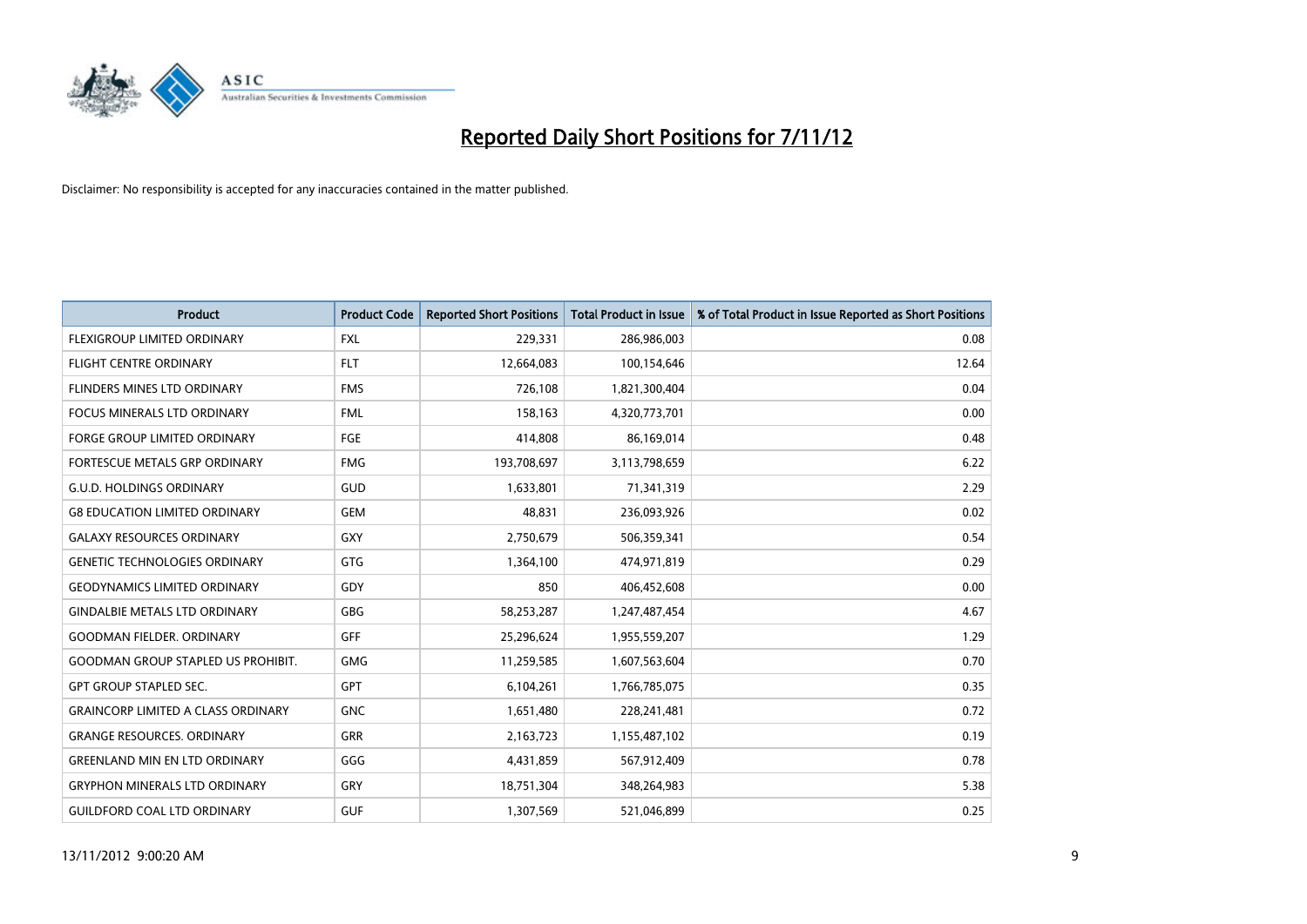

| <b>Product</b>                        | <b>Product Code</b> | <b>Reported Short Positions</b> | <b>Total Product in Issue</b> | % of Total Product in Issue Reported as Short Positions |
|---------------------------------------|---------------------|---------------------------------|-------------------------------|---------------------------------------------------------|
| <b>GUNNS LIMITED ORDINARY</b>         | <b>GNS</b>          | 51,528,090                      | 848,401,559                   | 6.07                                                    |
| <b>GWA GROUP LTD ORDINARY</b>         | <b>GWA</b>          | 12,514,847                      | 304,706,899                   | 4.11                                                    |
| <b>HARVEY NORMAN ORDINARY</b>         | <b>HVN</b>          | 101,432,717                     | 1,062,316,784                 | 9.55                                                    |
| HASTIE GROUP LIMITED ORDINARY         | <b>HST</b>          | 233,914                         | 137,353,504                   | 0.17                                                    |
| HASTINGS DIVERSIFIED STAPLED SECURITY | <b>HDF</b>          | 344,189                         | 560,324,158                   | 0.06                                                    |
| <b>HENDERSON GROUP CDI 1:1</b>        | <b>HGG</b>          | 2,156,820                       | 703,813,556                   | 0.31                                                    |
| HEA HOLDINGS LIMITED ORDINARY         | <b>HFA</b>          | 3,809                           | 117,332,831                   | 0.00                                                    |
| HILLGROVE RES LTD ORDINARY            | <b>HGO</b>          | 3,359,427                       | 1,022,760,221                 | 0.33                                                    |
| HILLS HOLDINGS LTD ORDINARY           | <b>HIL</b>          | 3,096,358                       | 246,500,444                   | 1.26                                                    |
| HORIZON OIL LIMITED ORDINARY          | <b>HZN</b>          | 31,134,409                      | 1,130,811,515                 | 2.75                                                    |
| <b>ICON ENERGY LIMITED ORDINARY</b>   | <b>ICN</b>          | 72                              | 469,301,394                   | 0.00                                                    |
| <b>IINET LIMITED ORDINARY</b>         | <b>IIN</b>          | 55,000                          | 161,238,847                   | 0.03                                                    |
| <b>ILUKA RESOURCES ORDINARY</b>       | ILU                 | 53,529,182                      | 418,700,517                   | 12.78                                                   |
| <b>IMDEX LIMITED ORDINARY</b>         | <b>IMD</b>          | 1,811,821                       | 210,473,188                   | 0.86                                                    |
| <b>INCITEC PIVOT ORDINARY</b>         | <b>IPL</b>          | 10,590,257                      | 1,628,730,107                 | 0.65                                                    |
| <b>INDEPENDENCE GROUP ORDINARY</b>    | <b>IGO</b>          | 6,434,999                       | 232,882,535                   | 2.76                                                    |
| <b>INDOPHIL RESOURCES ORDINARY</b>    | <b>IRN</b>          | 475,040                         | 1,203,146,194                 | 0.04                                                    |
| INDUSTREA LIMITED ORDINARY            | <b>IDL</b>          | 7,950,378                       | 370,268,218                   | 2.15                                                    |
| INFIGEN ENERGY STAPLED SECURITIES     | <b>IFN</b>          | 4,014,448                       | 762,265,972                   | 0.53                                                    |
| INSURANCE AUSTRALIA ORDINARY          | IAG                 | 9,919,041                       | 2,079,034,021                 | 0.48                                                    |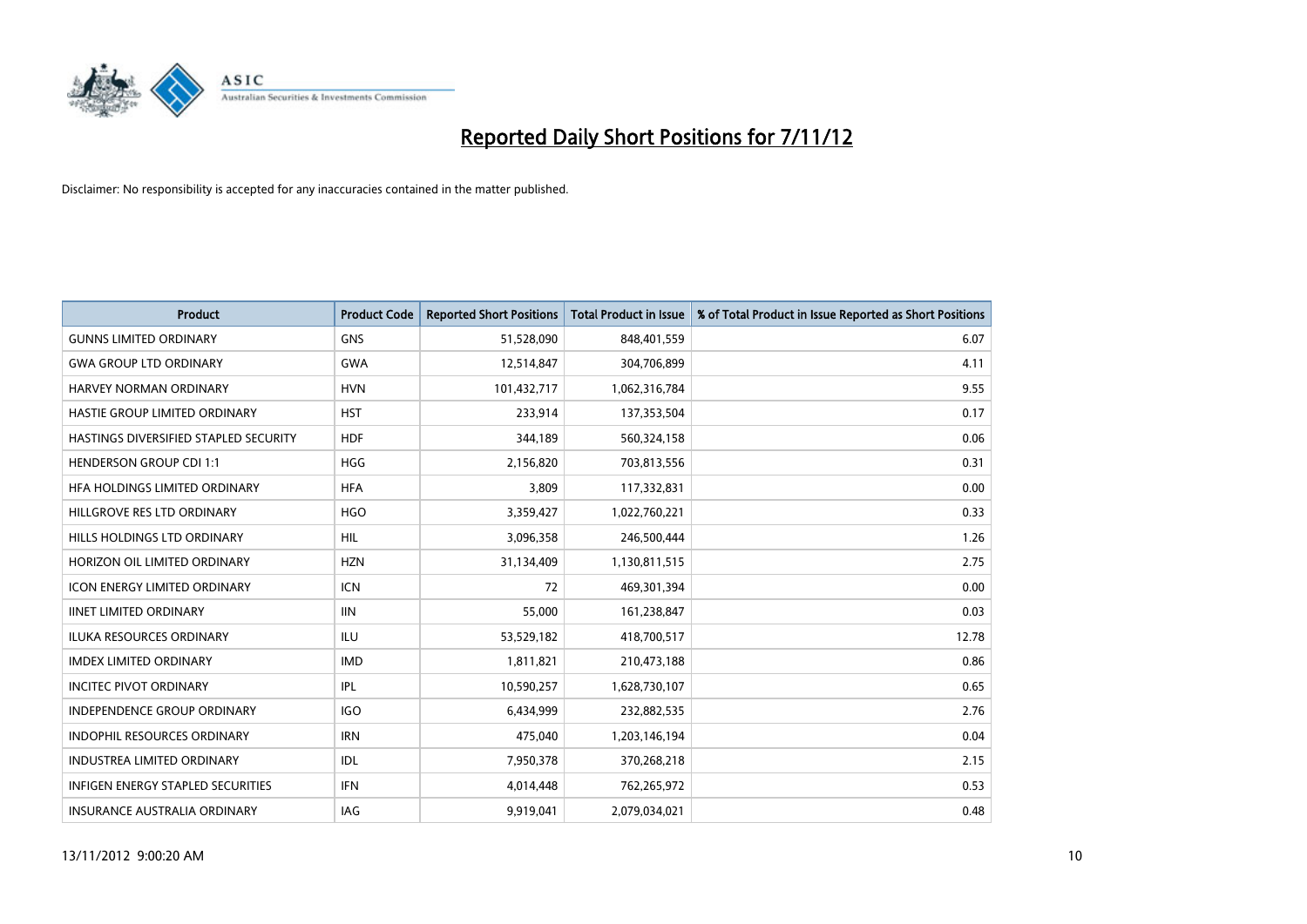

| <b>Product</b>                                  | <b>Product Code</b> | <b>Reported Short Positions</b> | <b>Total Product in Issue</b> | % of Total Product in Issue Reported as Short Positions |
|-------------------------------------------------|---------------------|---------------------------------|-------------------------------|---------------------------------------------------------|
| <b>INTEGRA MINING LTD, ORDINARY</b>             | <b>IGR</b>          | 2,030,013                       | 934,440,899                   | 0.22                                                    |
| <b>INTREPID MINES ORDINARY</b>                  | <b>IAU</b>          | 7,882,048                       | 553,802,270                   | 1.42                                                    |
| <b>INVESTA OFFICE FUND STAPLED SECURITIES</b>   | <b>IOF</b>          | 2,060,360                       | 614,047,458                   | 0.34                                                    |
| <b>INVOCARE LIMITED ORDINARY</b>                | IVC                 | 3,375,844                       | 110,030,298                   | 3.07                                                    |
| <b>ION LIMITED ORDINARY</b>                     | <b>ION</b>          | 164,453                         | 256,365,105                   | 0.06                                                    |
| <b>IOOF HOLDINGS LTD ORDINARY</b>               | IFL.                | 1,004,115                       | 229,794,395                   | 0.44                                                    |
| IRESS LIMITED ORDINARY                          | <b>IRE</b>          | 2,047,690                       | 128,620,231                   | 1.59                                                    |
| <b>IRON ORE HOLDINGS ORDINARY</b>               | <b>IOH</b>          | 39,352                          | 161,174,005                   | 0.02                                                    |
| <b>IVANHOE AUSTRALIA ORDINARY</b>               | <b>IVA</b>          | 1,768,799                       | 555,583,643                   | 0.32                                                    |
| <b>IAMES HARDIE INDUST CHESS DEPOSITARY INT</b> | <b>IHX</b>          | 8,467,180                       | 439,580,130                   | 1.93                                                    |
| <b>IB HI-FI LIMITED ORDINARY</b>                | <b>IBH</b>          | 21,227,011                      | 98,850,643                    | 21.47                                                   |
| KAGARA LTD ORDINARY                             | KZL                 | 3,000,013                       | 798,953,117                   | 0.38                                                    |
| KANGAROO RES LTD ORDINARY                       | <b>KRL</b>          | 191,687                         | 3,434,430,012                 | 0.01                                                    |
| KAROON GAS AUSTRALIA ORDINARY                   | <b>KAR</b>          | 442,177                         | 221,420,769                   | 0.20                                                    |
| KATHMANDU HOLD LTD ORDINARY                     | <b>KMD</b>          | 740,110                         | 200,165,940                   | 0.37                                                    |
| <b>KBL MINING LIMITED ORDINARY</b>              | <b>KBL</b>          | 1,820                           | 292,335,629                   | 0.00                                                    |
| <b>KENTOR GOLD LIMITED ORDINARY</b>             | KGL                 | 275                             | 140,040,563                   | 0.00                                                    |
| KINGSGATE CONSOLID. ORDINARY                    | <b>KCN</b>          | 8,182,287                       | 151,828,173                   | 5.39                                                    |
| KINGSROSE MINING LTD ORDINARY                   | <b>KRM</b>          | 95,930                          | 290,111,217                   | 0.03                                                    |
| LEIGHTON HOLDINGS ORDINARY                      | LEI                 | 11,831,851                      | 337,088,765                   | 3.51                                                    |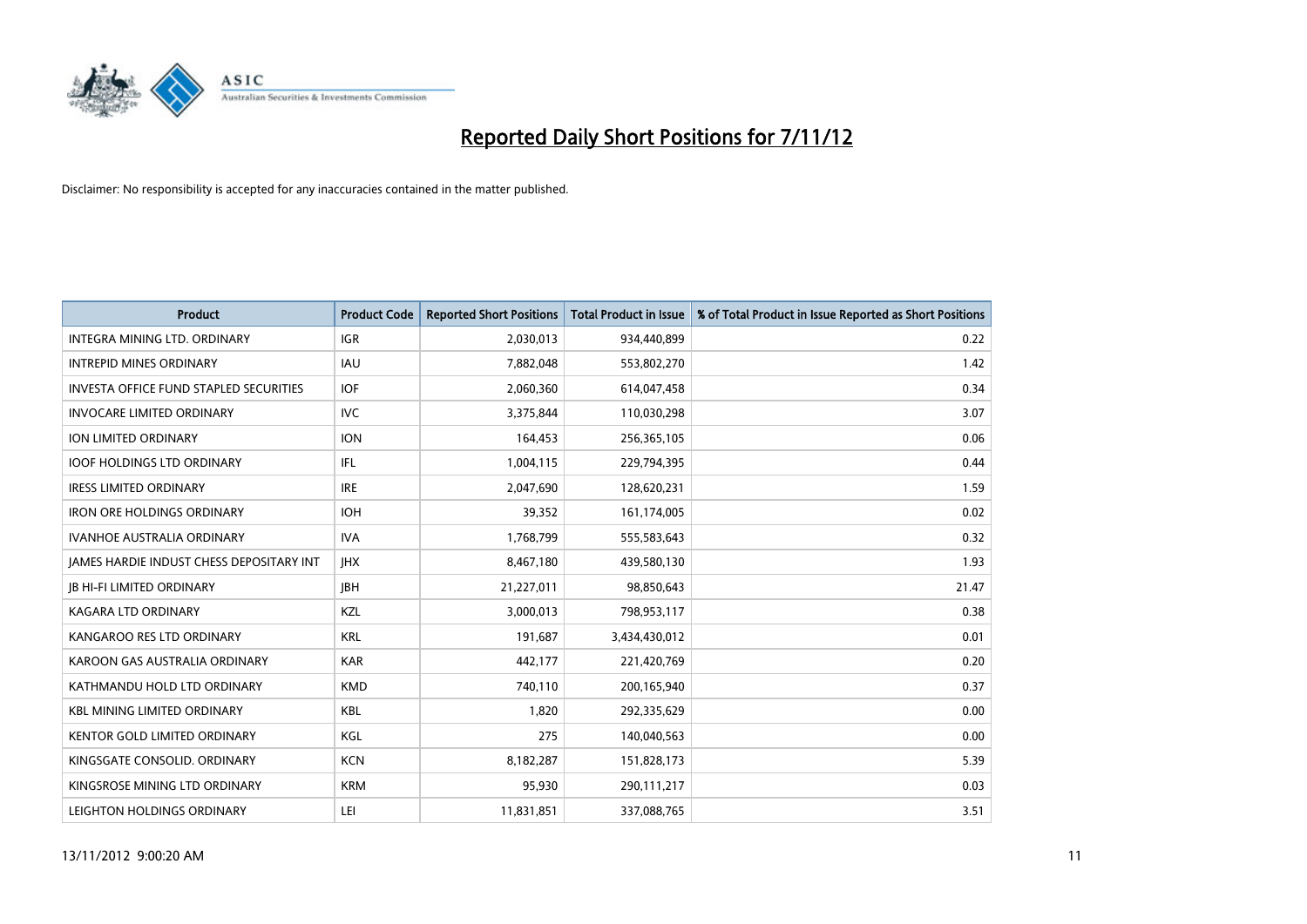

| <b>Product</b>                        | <b>Product Code</b> | <b>Reported Short Positions</b> | <b>Total Product in Issue</b> | % of Total Product in Issue Reported as Short Positions |
|---------------------------------------|---------------------|---------------------------------|-------------------------------|---------------------------------------------------------|
| LEND LEASE GROUP UNIT/ORD STAPLED     | LLC                 | 4,776,398                       | 574,351,883                   | 0.83                                                    |
| LINC ENERGY LTD ORDINARY              | <b>LNC</b>          | 24,772,741                      | 504,487,631                   | 4.91                                                    |
| LIQUEFIED NATURAL ORDINARY            | <b>LNG</b>          | 272,800                         | 267,699,015                   | 0.10                                                    |
| LYNAS CORPORATION ORDINARY            | <b>LYC</b>          | 225,049,215                     | 1,716,159,363                 | 13.11                                                   |
| M2 TELECOMMUNICATION ORDINARY         | <b>MTU</b>          | 6,025,648                       | 157,891,251                   | 3.82                                                    |
| <b>MACMAHON HOLDINGS ORDINARY</b>     | <b>MAH</b>          | 4,158,877                       | 757,017,561                   | 0.55                                                    |
| MACQ ATLAS ROADS GRP ORDINARY STAPLED | <b>MOA</b>          | 4,383,955                       | 478,531,436                   | 0.92                                                    |
| MACQUARIE GROUP LTD ORDINARY          | MQG                 | 7,934,030                       | 338,960,469                   | 2.34                                                    |
| MAGELLAN FIN GRP LTD ORDINARY         | <b>MFG</b>          | 1,144                           | 152,558,341                   | 0.00                                                    |
| MARENGO MINING ORDINARY               | <b>MGO</b>          | 38,950                          | 1,137,720,551                 | 0.00                                                    |
| MATRIX C & E LTD ORDINARY             | <b>MCE</b>          | 3,947,239                       | 94,555,428                    | 4.17                                                    |
| MAVERICK DRILLING ORDINARY            | MAD                 | 2,320,197                       | 452,726,751                   | 0.51                                                    |
| MAYNE PHARMA LTD ORDINARY             | <b>MYX</b>          | 38,000                          | 225,893,868                   | 0.02                                                    |
| MCMILLAN SHAKESPEARE ORDINARY         | <b>MMS</b>          | 105,075                         | 74,523,965                    | 0.14                                                    |
| MEDUSA MINING LTD ORDINARY            | <b>MML</b>          | 2,163,395                       | 188,903,911                   | 1.15                                                    |
| MELBOURNE IT LIMITED ORDINARY         | <b>MLB</b>          | 492,222                         | 82,451,363                    | 0.60                                                    |
| MEO AUSTRALIA LTD ORDINARY            | <b>MEO</b>          | 1,053,412                       | 586,448,260                   | 0.18                                                    |
| MERMAID MARINE ORDINARY               | <b>MRM</b>          | 1,611,728                       | 223,694,865                   | 0.72                                                    |
| MESOBLAST LIMITED ORDINARY            | <b>MSB</b>          | 16,818,319                      | 287,132,832                   | 5.86                                                    |
| METALS X LIMITED ORDINARY             | <b>MLX</b>          | 102,764                         | 1,651,766,110                 | 0.01                                                    |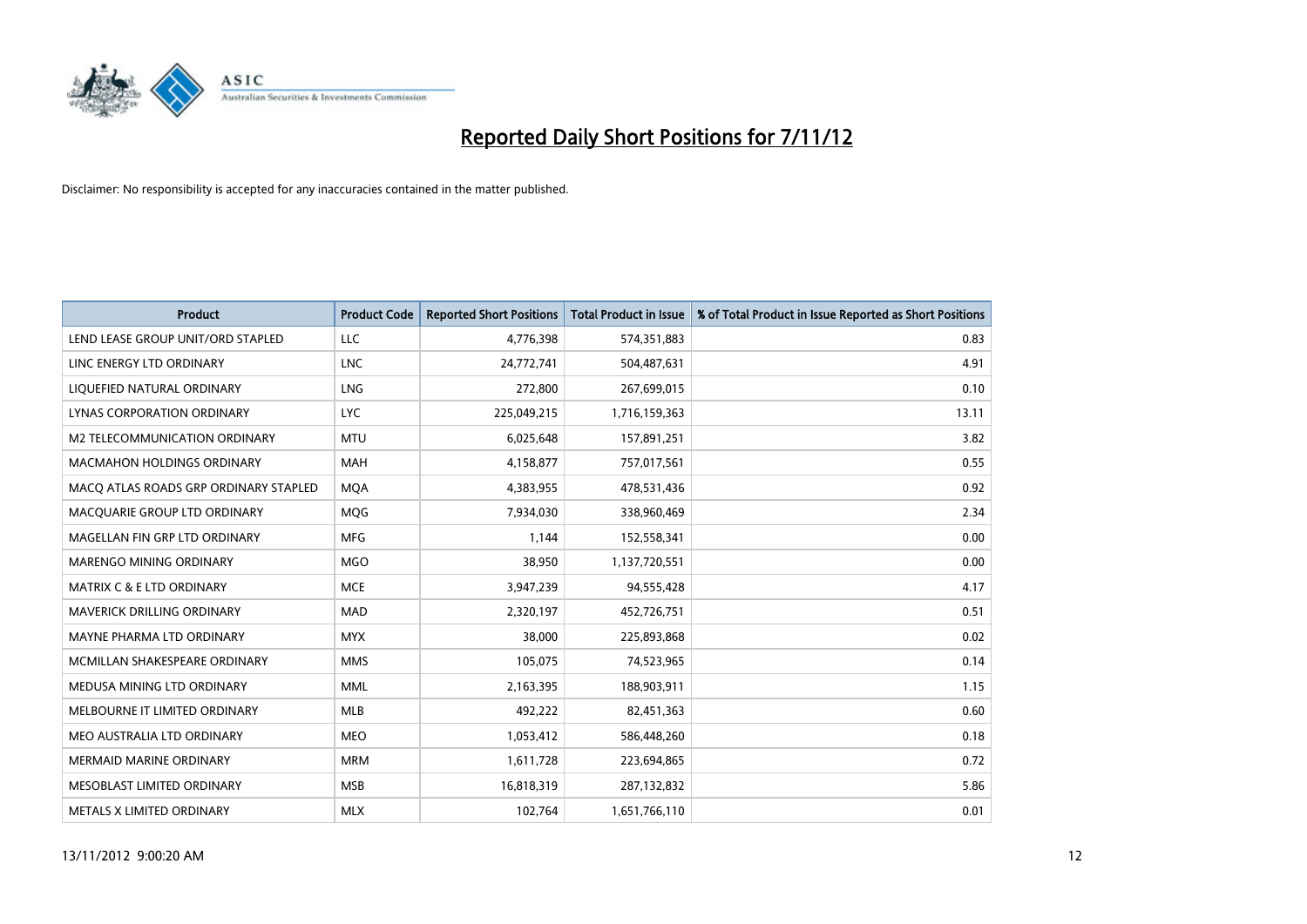

| <b>Product</b>                     | <b>Product Code</b> | <b>Reported Short Positions</b> | <b>Total Product in Issue</b> | % of Total Product in Issue Reported as Short Positions |
|------------------------------------|---------------------|---------------------------------|-------------------------------|---------------------------------------------------------|
| METCASH LIMITED ORDINARY           | <b>MTS</b>          | 59,370,842                      | 880,704,786                   | 6.74                                                    |
| MICLYN EXP OFFSHR ORDINARY         | <b>MIO</b>          | 15,845                          | 278,639,188                   | 0.01                                                    |
| MILTON CORPORATION ORDINARY        | <b>MLT</b>          | 12,800                          | 121,625,655                   | 0.01                                                    |
| MINCOR RESOURCES NL ORDINARY       | <b>MCR</b>          | 1,241,222                       | 188,208,274                   | 0.66                                                    |
| MINERAL DEPOSITS ORDINARY          | <b>MDL</b>          | 340,214                         | 83,538,786                    | 0.41                                                    |
| MINERAL RESOURCES, ORDINARY        | <b>MIN</b>          | 5,104,896                       | 185,006,018                   | 2.76                                                    |
| MIRABELA NICKEL LTD ORDINARY       | <b>MBN</b>          | 10,233,171                      | 876,582,736                   | 1.17                                                    |
| MIRVAC GROUP STAPLED SECURITIES    | <b>MGR</b>          | 15,409,462                      | 3,425,587,451                 | 0.45                                                    |
| <b>MOLOPO ENERGY LTD ORDINARY</b>  | <b>MPO</b>          | 482,596                         | 245,849,711                   | 0.20                                                    |
| <b>MONADELPHOUS GROUP ORDINARY</b> | <b>MND</b>          | 5,839,025                       | 90,663,543                    | 6.44                                                    |
| MORTGAGE CHOICE LTD ORDINARY       | <b>MOC</b>          | 2,485,219                       | 123,431,282                   | 2.01                                                    |
| <b>MOUNT GIBSON IRON ORDINARY</b>  | <b>MGX</b>          | 3,908,810                       | 1,090,584,232                 | 0.36                                                    |
| MURCHISON METALS LTD ORDINARY      | <b>MMX</b>          | 1,496,248                       | 450,427,346                   | 0.33                                                    |
| <b>MYER HOLDINGS LTD ORDINARY</b>  | <b>MYR</b>          | 81,978,869                      | 583,384,551                   | 14.05                                                   |
| <b>MYSTATE LIMITED ORDINARY</b>    | <b>MYS</b>          | 18,635                          | 87,012,663                    | 0.02                                                    |
| NATIONAL AUST, BANK ORDINARY       | <b>NAB</b>          | 13,748,063                      | 2,297,237,138                 | 0.60                                                    |
| NAVITAS LIMITED ORDINARY           | <b>NVT</b>          | 10,524,013                      | 375,367,918                   | 2.80                                                    |
| NEON ENERGY LIMITED ORDINARY       | <b>NEN</b>          | 3,105,813                       | 548,082,936                   | 0.57                                                    |
| NEW HOPE CORPORATION ORDINARY      | <b>NHC</b>          | 2,863,828                       | 830,526,815                   | 0.34                                                    |
| NEW STANDARD ENERGY ORDINARY       | <b>NSE</b>          | 1,078                           | 305,331,847                   | 0.00                                                    |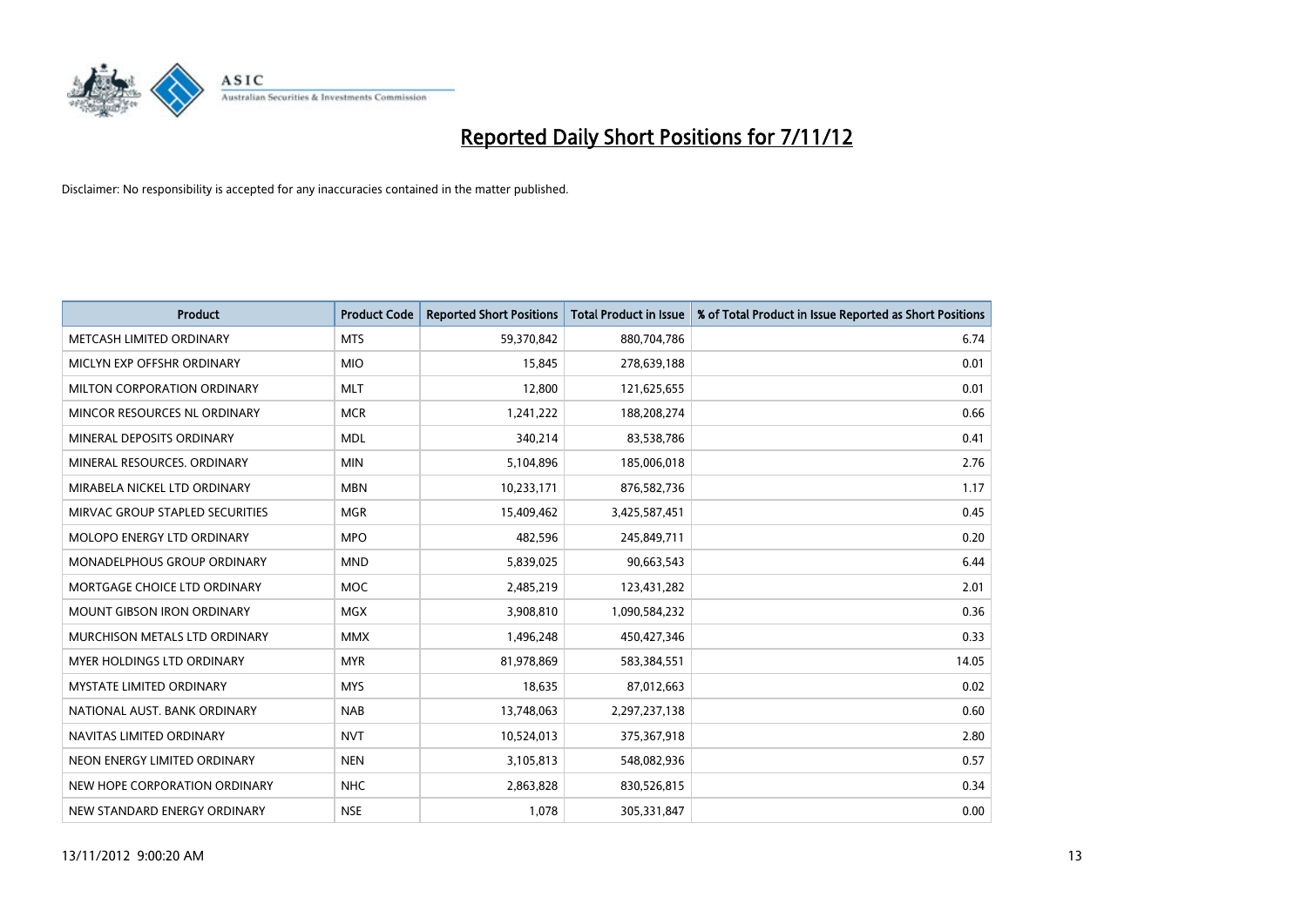

| <b>Product</b>                        | <b>Product Code</b> | <b>Reported Short Positions</b> | <b>Total Product in Issue</b> | % of Total Product in Issue Reported as Short Positions |
|---------------------------------------|---------------------|---------------------------------|-------------------------------|---------------------------------------------------------|
| NEWCREST MINING ORDINARY              | <b>NCM</b>          | 2,190,007                       | 765,906,839                   | 0.29                                                    |
| NEWS CORP A NON-VOTING CDI            | <b>NWSLV</b>        | 2,704,104                       | 1,545,532,490                 | 0.17                                                    |
| NEWS CORP B VOTING CDI                | <b>NWS</b>          | 1,332,660                       | 798,520,953                   | 0.17                                                    |
| NEWSAT LIMITED ORDINARY               | <b>NWT</b>          | 62,201                          | 233,052,157                   | 0.03                                                    |
| NEXTDC LIMITED ORDINARY               | <b>NXT</b>          | 2,793,438                       | 150,627,388                   | 1.85                                                    |
| NEXUS ENERGY LIMITED ORDINARY         | <b>NXS</b>          | 3,371,140                       | 1,329,821,159                 | 0.25                                                    |
| NIDO PETROLEUM ORDINARY               | <b>NDO</b>          | 105,313                         | 1,390,829,818                 | 0.01                                                    |
| NOBLE MINERAL RES ORDINARY            | <b>NMG</b>          | 4,124,991                       | 655,522,952                   | 0.63                                                    |
| NORFOLK GROUP ORDINARY                | <b>NFK</b>          | 50                              | 158,890,730                   | 0.00                                                    |
| NORTHERN IRON LTD ORDINARY            | <b>NFE</b>          | 2,881,672                       | 475,971,207                   | 0.61                                                    |
| NORTHERN STAR ORDINARY                | <b>NST</b>          | 1,313,703                       | 423,968,168                   | 0.31                                                    |
| NRW HOLDINGS LIMITED ORDINARY         | <b>NWH</b>          | 5,129,929                       | 278,888,011                   | 1.84                                                    |
| NUFARM LIMITED ORDINARY               | <b>NUF</b>          | 6,191,186                       | 262,662,626                   | 2.36                                                    |
| OCEANAGOLD CORP. CHESS DEPOSITARY INT | <b>OGC</b>          | 1,322,510                       | 263,278,752                   | 0.50                                                    |
| OIL SEARCH LTD ORDINARY               | OSH                 | 3,059,879                       | 1,334,756,742                 | 0.23                                                    |
| OM HOLDINGS LIMITED ORDINARY          | OMH                 | 3,988,156                       | 673,423,337                   | 0.59                                                    |
| ORICA LIMITED ORDINARY                | ORI                 | 2,702,206                       | 365,642,802                   | 0.74                                                    |
| ORIGIN ENERGY ORDINARY                | <b>ORG</b>          | 9,759,945                       | 1,093,611,528                 | 0.89                                                    |
| OROCOBRE LIMITED ORDINARY             | <b>ORE</b>          | 602,064                         | 103,195,029                   | 0.58                                                    |
| OROTONGROUP LIMITED ORDINARY          | <b>ORL</b>          | 148,806                         | 40,880,902                    | 0.36                                                    |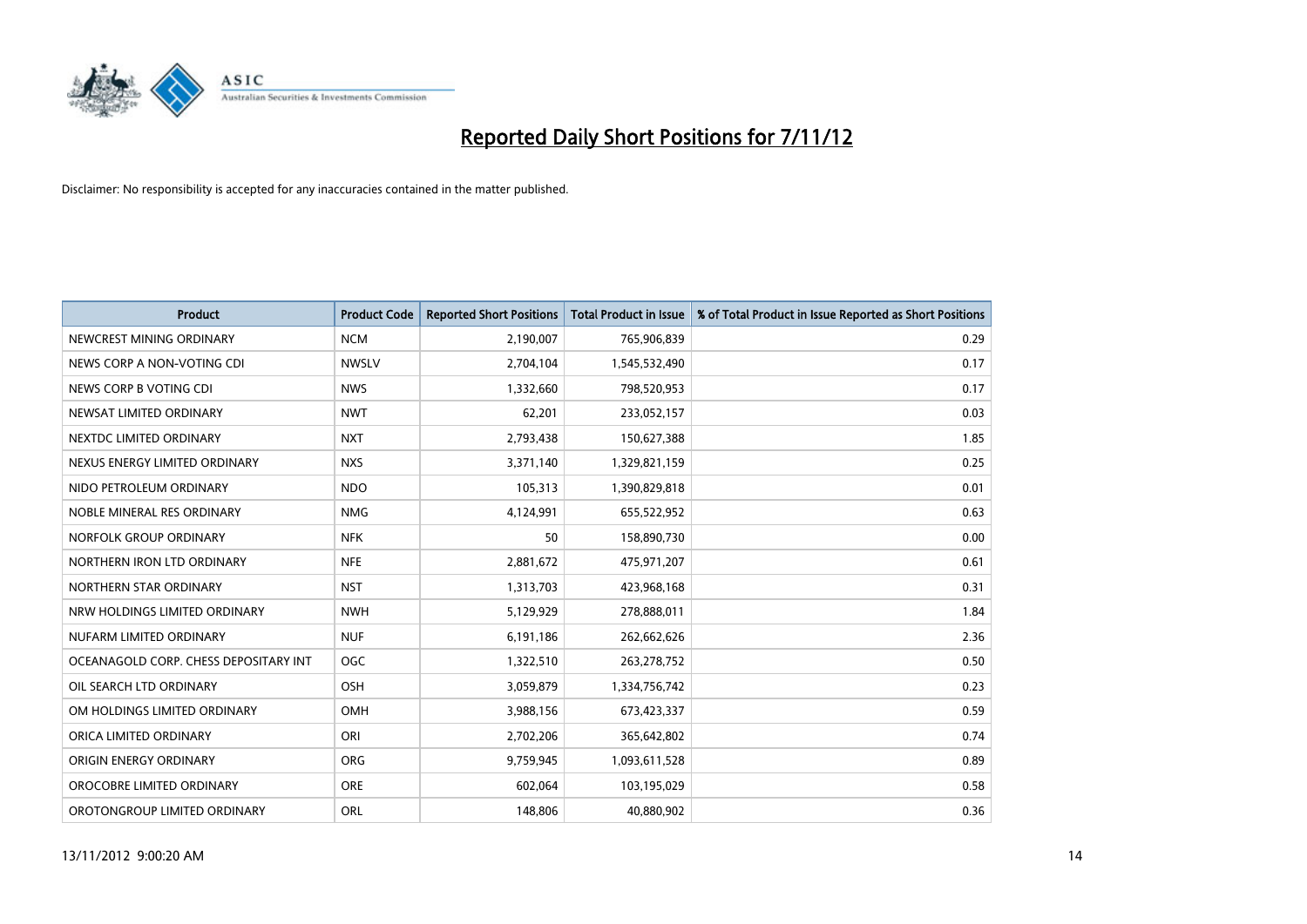

| <b>Product</b>               | <b>Product Code</b> | <b>Reported Short Positions</b> | <b>Total Product in Issue</b> | % of Total Product in Issue Reported as Short Positions |
|------------------------------|---------------------|---------------------------------|-------------------------------|---------------------------------------------------------|
| OZ MINERALS ORDINARY         | OZL                 | 5,843,323                       | 303,470,022                   | 1.93                                                    |
| PACIFIC BRANDS ORDINARY      | <b>PBG</b>          | 8,910,058                       | 912,915,695                   | 0.98                                                    |
| PALADIN ENERGY LTD ORDINARY  | <b>PDN</b>          | 75,174,130                      | 836,825,651                   | 8.98                                                    |
| PANAUST LIMITED ORDINARY     | <b>PNA</b>          | 2,705,469                       | 605,962,322                   | 0.45                                                    |
| PANCONTINENTAL OIL ORDINARY  | <b>PCL</b>          | 233,335                         | 1,148,744,096                 | 0.02                                                    |
| PANORAMIC RESOURCES ORDINARY | PAN                 | 2,728,553                       | 255,681,195                   | 1.07                                                    |
| PAPERLINX LIMITED ORDINARY   | <b>PPX</b>          | 67,945                          | 609,280,761                   | 0.01                                                    |
| PAPILLON RES LTD ORDINARY    | PIR                 | 1,691,771                       | 255,962,388                   | 0.66                                                    |
| PEET LIMITED ORDINARY        | <b>PPC</b>          | 3,684,458                       | 321,013,141                   | 1.15                                                    |
| PERILYA LIMITED ORDINARY     | PEM                 | 3,026                           | 769,316,426                   | 0.00                                                    |
| PERPETUAL LIMITED ORDINARY   | <b>PPT</b>          | 2,074,244                       | 41,980,678                    | 4.94                                                    |
| PERSEUS MINING LTD ORDINARY  | PRU                 | 8,481,413                       | 457,962,088                   | 1.85                                                    |
| PHARMAXIS LTD ORDINARY       | <b>PXS</b>          | 6,224,332                       | 308,151,389                   | 2.02                                                    |
| PLATINUM ASSET ORDINARY      | <b>PTM</b>          | 11,790,116                      | 561,347,878                   | 2.10                                                    |
| PLATINUM AUSTRALIA ORDINARY  | PLA                 | 836,127                         | 504,968,043                   | 0.17                                                    |
| PMI GOLD CORP CDI 1:1        | <b>PVM</b>          | 106,164                         | 75,645,355                    | 0.14                                                    |
| PMP LIMITED ORDINARY         | <b>PMP</b>          | 31,142                          | 323,781,124                   | 0.01                                                    |
| PRANA BIOTECHNOLOGY ORDINARY | PBT                 | 196,880                         | 340,689,928                   | 0.06                                                    |
| PREMIER INVESTMENTS ORDINARY | <b>PMV</b>          | 1,157,257                       | 155,260,478                   | 0.75                                                    |
| PRIMA BIOMED LTD ORDINARY    | <b>PRR</b>          | 6,288,810                       | 1,066,063,388                 | 0.59                                                    |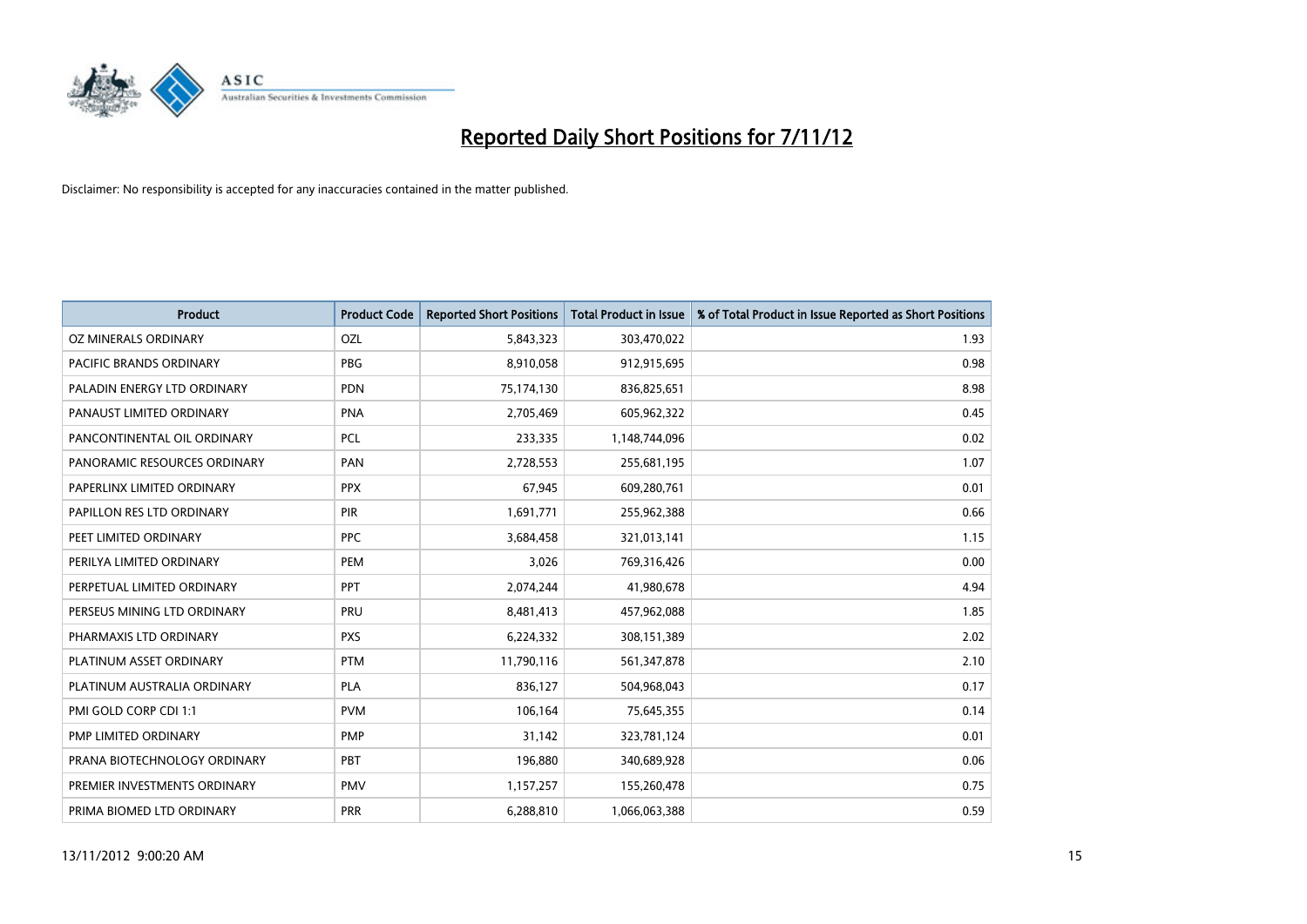

| <b>Product</b>                      | <b>Product Code</b> | <b>Reported Short Positions</b> | <b>Total Product in Issue</b> | % of Total Product in Issue Reported as Short Positions |
|-------------------------------------|---------------------|---------------------------------|-------------------------------|---------------------------------------------------------|
| PRIMARY HEALTH CARE ORDINARY        | <b>PRY</b>          | 27,187,208                      | 502,983,554                   | 5.41                                                    |
| PRIMEAG AUSTRALIA ORDINARY          | PAG                 | 54,681                          | 266,394,444                   | 0.02                                                    |
| PROGRAMMED ORDINARY                 | <b>PRG</b>          | 404,685                         | 118,177,001                   | 0.34                                                    |
| <b>QANTAS AIRWAYS ORDINARY</b>      | QAN                 | 17,401,854                      | 2,265,123,620                 | 0.77                                                    |
| OBE INSURANCE GROUP ORDINARY        | OBE                 | 58,266,014                      | 1,196,747,582                 | 4.87                                                    |
| OR NATIONAL LIMITED ORDINARY        | <b>ORN</b>          | 13,058,422                      | 2,425,468,941                 | 0.54                                                    |
| ORXPHARMA LTD ORDINARY              | <b>ORX</b>          | 96.662                          | 144,577,206                   | 0.07                                                    |
| <b>QUBE LOGISTICS HLDG ORDINARY</b> | <b>QUB</b>          | 12,432,559                      | 924,489,845                   | 1.34                                                    |
| RAMELIUS RESOURCES ORDINARY         | <b>RMS</b>          | 4,299,902                       | 336,256,949                   | 1.28                                                    |
| RAMSAY HEALTH CARE ORDINARY         | <b>RHC</b>          | 2,232,890                       | 202,081,252                   | 1.10                                                    |
| <b>RCR TOMLINSON ORDINARY</b>       | <b>RCR</b>          | 320.608                         | 132,406,265                   | 0.24                                                    |
| <b>REA GROUP ORDINARY</b>           | <b>REA</b>          | 84,472                          | 131,714,699                   | 0.06                                                    |
| <b>RECKON LIMITED ORDINARY</b>      | <b>RKN</b>          | 401.000                         | 129,488,015                   | 0.31                                                    |
| <b>RED 5 LIMITED ORDINARY</b>       | <b>RED</b>          | 85.681                          | 135,488,008                   | 0.06                                                    |
| <b>RED FORK ENERGY ORDINARY</b>     | <b>RFE</b>          | 2,351,681                       | 384,951,719                   | 0.61                                                    |
| REDBANK ENERGY LTD ORDINARY         | <b>AEI</b>          | 13                              | 786,287                       | 0.00                                                    |
| <b>REDFLEX HOLDINGS ORDINARY</b>    | <b>RDF</b>          | 106,031                         | 110,762,310                   | 0.10                                                    |
| REECE AUSTRALIA LTD. ORDINARY       | <b>REH</b>          | 500                             | 99,600,000                    | 0.00                                                    |
| <b>REGIS RESOURCES ORDINARY</b>     | <b>RRL</b>          | 886,296                         | 455,351,383                   | 0.19                                                    |
| RESMED INC CDI 10:1                 | <b>RMD</b>          | 3,229,348                       | 1,556,242,300                 | 0.21                                                    |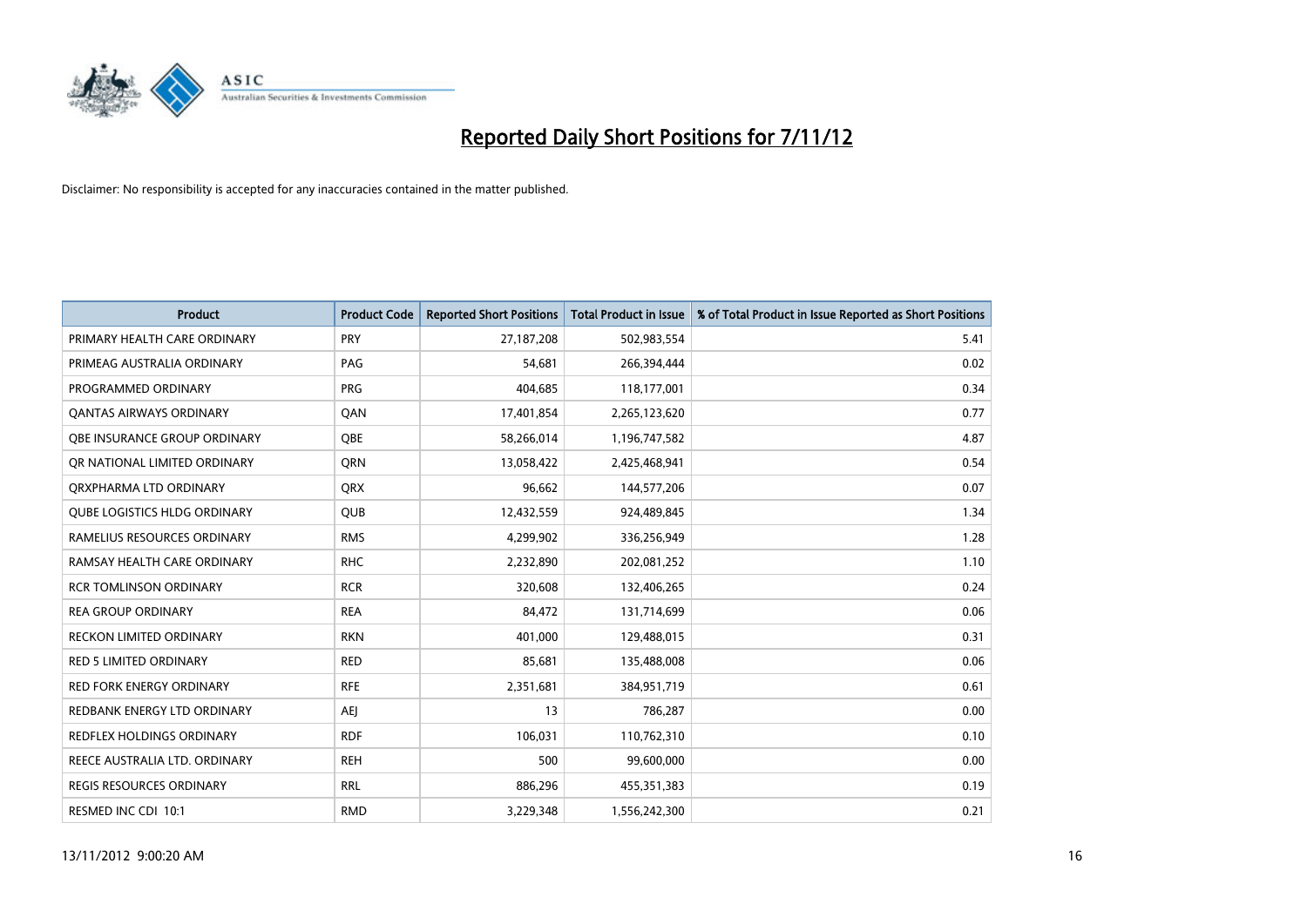

| <b>Product</b>                  | <b>Product Code</b> | <b>Reported Short Positions</b> | <b>Total Product in Issue</b> | % of Total Product in Issue Reported as Short Positions |
|---------------------------------|---------------------|---------------------------------|-------------------------------|---------------------------------------------------------|
| <b>RESOLUTE MINING ORDINARY</b> | <b>RSG</b>          | 3,013,006                       | 632,071,957                   | 0.48                                                    |
| RESOURCE GENERATION ORDINARY    | <b>RES</b>          | 173                             | 262,895,652                   | 0.00                                                    |
| RETAIL FOOD GROUP ORDINARY      | <b>RFG</b>          | 179,282                         | 125,240,114                   | 0.14                                                    |
| REVERSE CORP LIMITED ORDINARY   | <b>REF</b>          | 100                             | 92,382,175                    | 0.00                                                    |
| REX MINERALS LIMITED ORDINARY   | <b>RXM</b>          | 2,032,778                       | 188,907,284                   | 1.08                                                    |
| <b>RHG LIMITED ORDINARY</b>     | <b>RHG</b>          | 35,085                          | 308,483,177                   | 0.01                                                    |
| <b>RIALTO ENERGY ORDINARY</b>   | <b>RIA</b>          | 41                              | 672,259,992                   | 0.00                                                    |
| RIDLEY CORPORATION ORDINARY     | <b>RIC</b>          | 216                             | 307,817,071                   | 0.00                                                    |
| RIO TINTO LIMITED ORDINARY      | <b>RIO</b>          | 13,864,573                      | 435,758,720                   | 3.18                                                    |
| <b>RNY PROPERTY TRUST UNITS</b> | <b>RNY</b>          | 76,361                          | 263,413,889                   | 0.03                                                    |
| ROC OIL COMPANY ORDINARY        | <b>ROC</b>          | 1,294,509                       | 683,235,552                   | 0.19                                                    |
| RURALCO HOLDINGS ORDINARY       | <b>RHL</b>          | 12,000                          | 55,019,284                    | 0.02                                                    |
| SAI GLOBAL LIMITED ORDINARY     | SAI                 | 6,806,812                       | 206,614,422                   | 3.29                                                    |
| SALMAT LIMITED ORDINARY         | <b>SLM</b>          | 1,810,085                       | 159,812,799                   | 1.13                                                    |
| SAMSON OIL & GAS LTD ORDINARY   | SSN                 | 5,428,578                       | 1,814,527,926                 | 0.30                                                    |
| SANDFIRE RESOURCES ORDINARY     | <b>SFR</b>          | 2,528,715                       | 152,724,301                   | 1.66                                                    |
| <b>SANTOS LTD ORDINARY</b>      | <b>STO</b>          | 2,735,429                       | 958,844,894                   | 0.29                                                    |
| SARACEN MINERAL ORDINARY        | <b>SAR</b>          | 4,055,755                       | 595,032,306                   | 0.68                                                    |
| SEDGMAN LIMITED ORDINARY        | <b>SDM</b>          | 592,013                         | 217,623,797                   | 0.27                                                    |
| SEEK LIMITED ORDINARY           | <b>SEK</b>          | 11,309,491                      | 337,101,307                   | 3.35                                                    |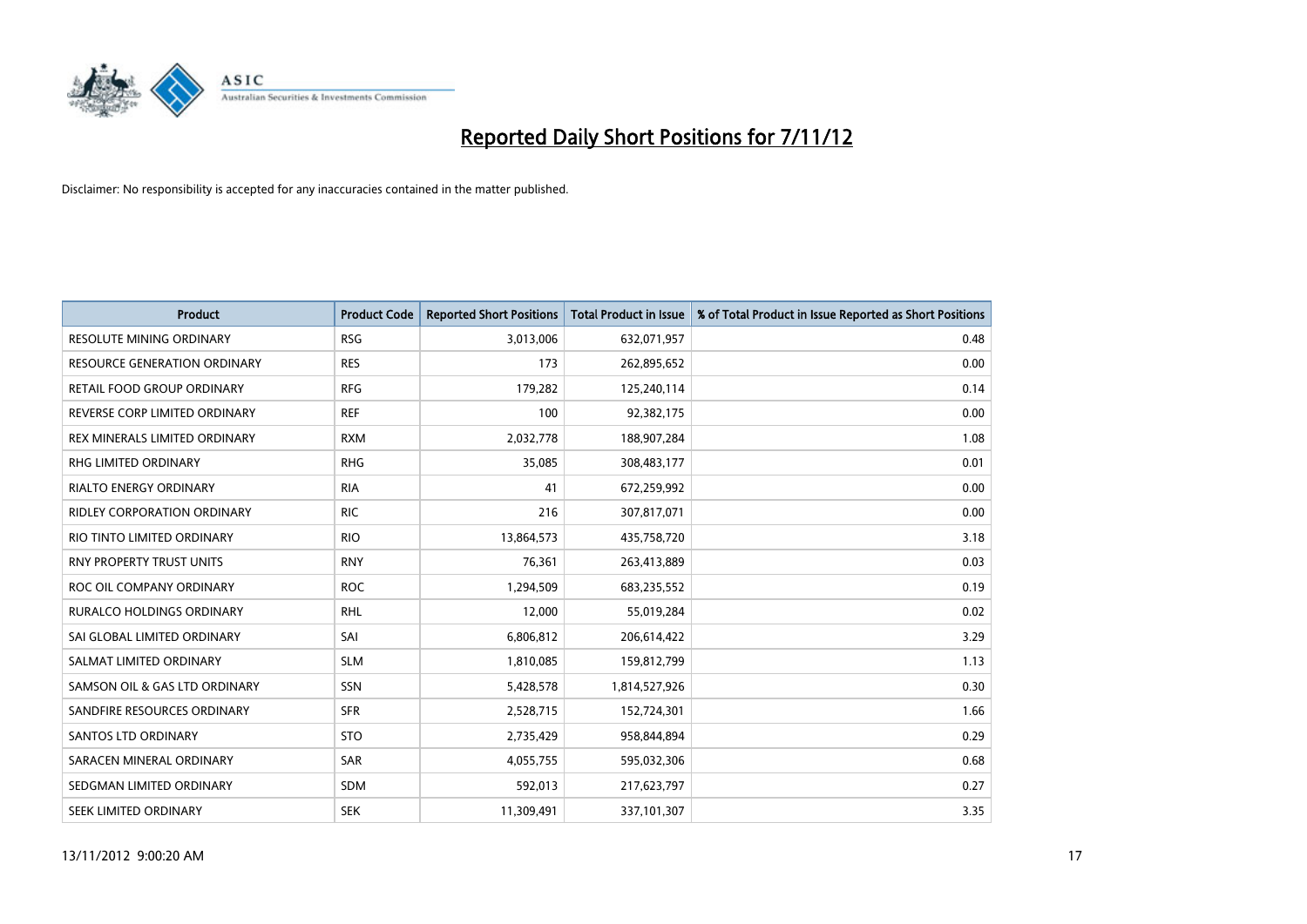

| <b>Product</b>                           | <b>Product Code</b> | <b>Reported Short Positions</b> | <b>Total Product in Issue</b> | % of Total Product in Issue Reported as Short Positions |
|------------------------------------------|---------------------|---------------------------------|-------------------------------|---------------------------------------------------------|
| SENEX ENERGY LIMITED ORDINARY            | <b>SXY</b>          | 3,218,936                       | 1,140,134,837                 | 0.28                                                    |
| SERVICE STREAM ORDINARY                  | <b>SSM</b>          | 400                             | 283,418,867                   | 0.00                                                    |
| SEVEN GROUP HOLDINGS ORDINARY            | <b>SVW</b>          | 1,569,279                       | 307,410,281                   | 0.51                                                    |
| SEVEN WEST MEDIA LTD ORDINARY            | <b>SWM</b>          | 25,387,536                      | 999,160,872                   | 2.54                                                    |
| SIGMA PHARMACEUTICAL ORDINARY            | <b>SIP</b>          | 6,979,590                       | 1,180,143,739                 | 0.59                                                    |
| SILEX SYSTEMS ORDINARY                   | <b>SLX</b>          | 907,704                         | 170,228,676                   | 0.53                                                    |
| SILVER LAKE RESOURCE ORDINARY            | <b>SLR</b>          | 16,295,765                      | 225,493,476                   | 7.23                                                    |
| SIMS METAL MGMT LTD ORDINARY             | SGM                 | 7,185,723                       | 204, 261, 437                 | 3.52                                                    |
| SINGAPORE TELECOMM. CHESS DEPOSITARY INT | <b>SGT</b>          | 10,060,327                      | 155,402,627                   | 6.47                                                    |
| SIRTEX MEDICAL ORDINARY                  | <b>SRX</b>          | 110,991                         | 55,768,136                    | 0.20                                                    |
| SKILLED GROUP LTD ORDINARY               | <b>SKE</b>          | 1,704,570                       | 233,487,276                   | 0.73                                                    |
| <b>SKY NETWORK ORDINARY</b>              | <b>SKT</b>          | 192,896                         | 389,139,785                   | 0.05                                                    |
| SMS MANAGEMENT, ORDINARY                 | <b>SMX</b>          | 929,663                         | 69,378,477                    | 1.34                                                    |
| SONIC HEALTHCARE ORDINARY                | <b>SHL</b>          | 3,866,495                       | 395,565,681                   | 0.98                                                    |
| SOUL PATTINSON (W.H) ORDINARY            | SOL                 | 28,663                          | 239,395,320                   | 0.01                                                    |
| SOUTH BOULDER MINES ORDINARY             | <b>STB</b>          | 159,395                         | 126,732,826                   | 0.13                                                    |
| SP AUSNET STAPLED SECURITIES             | <b>SPN</b>          | 5,710,777                       | 3,339,620,165                 | 0.17                                                    |
| SPARK INFRASTRUCTURE STAPLED NOTE & UNIT | <b>SKI</b>          | 39,902,192                      | 1,326,734,264                 | 3.01                                                    |
| SPDR 200 FUND ETF UNITS                  | <b>STW</b>          | 20,331                          | 49,059,567                    | 0.04                                                    |
| SPECIALTY FASHION ORDINARY               | <b>SFH</b>          | 2,830,649                       | 192,236,121                   | 1.47                                                    |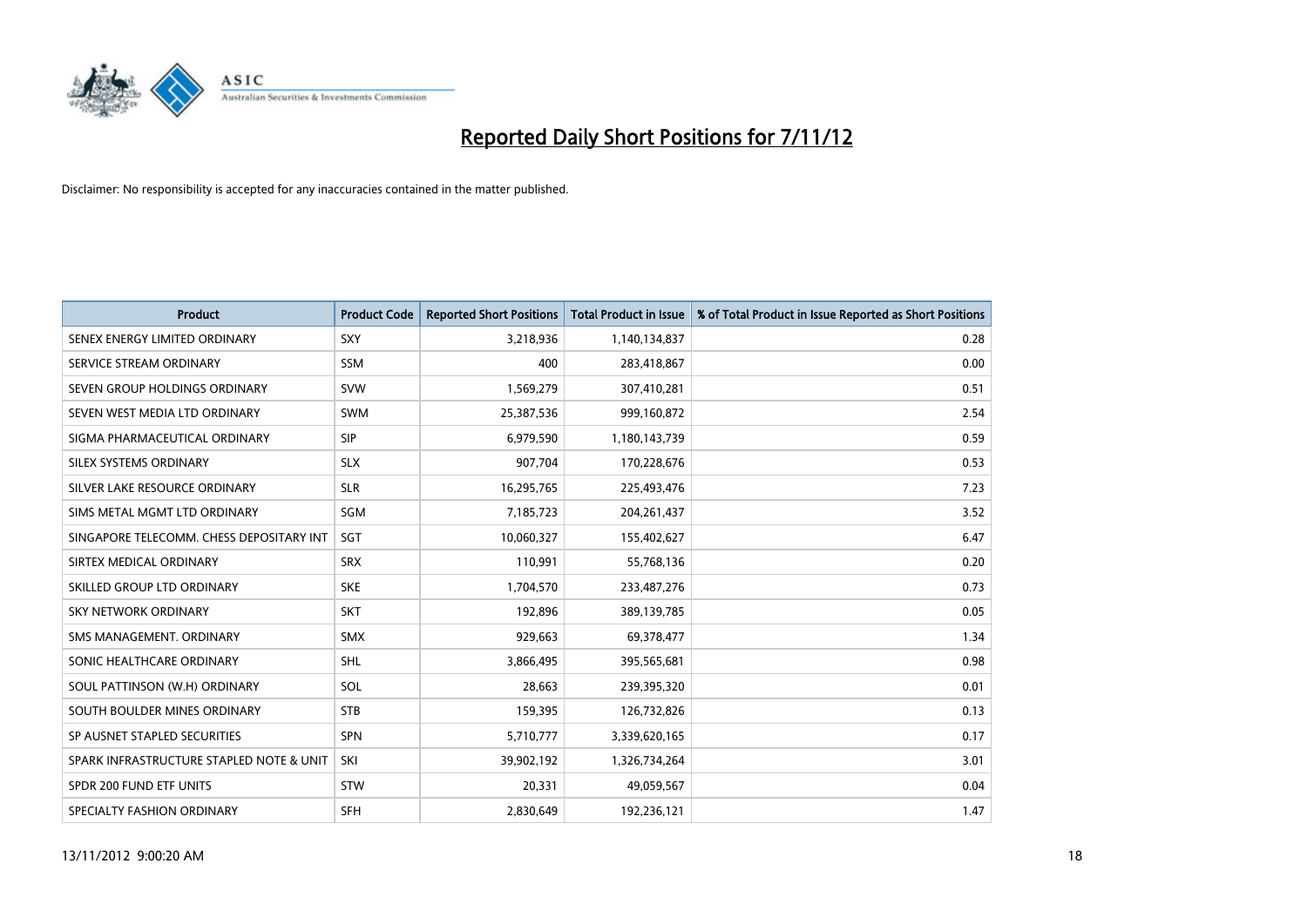

| <b>Product</b>                   | <b>Product Code</b> | <b>Reported Short Positions</b> | <b>Total Product in Issue</b> | % of Total Product in Issue Reported as Short Positions |
|----------------------------------|---------------------|---------------------------------|-------------------------------|---------------------------------------------------------|
| ST BARBARA LIMITED ORDINARY      | <b>SBM</b>          | 4,382,544                       | 488,074,077                   | 0.90                                                    |
| STANMORE COAL LTD ORDINARY       | <b>SMR</b>          | 32,870                          | 200,492,804                   | 0.02                                                    |
| STARPHARMA HOLDINGS ORDINARY     | SPL                 | 4,939,077                       | 283,640,060                   | 1.74                                                    |
| STHN CROSS MEDIA ORDINARY        | SXL                 | 20,613,007                      | 704,858,524                   | 2.92                                                    |
| STOCKLAND UNITS/ORD STAPLED      | SGP                 | 20,320,090                      | 2,202,657,963                 | 0.92                                                    |
| STRAITS RES LTD. ORDINARY        | SRQ                 | 536,075                         | 1,164,150,159                 | 0.05                                                    |
| STW COMMUNICATIONS ORDINARY      | SGN                 | 277,109                         | 396,818,970                   | 0.07                                                    |
| SUNCORP GROUP LTD ORDINARY       | <b>SUN</b>          | 6,877,400                       | 1,286,600,980                 | 0.53                                                    |
| SUNDANCE ENERGY ORDINARY         | <b>SEA</b>          | 251,784                         | 277,098,474                   | 0.09                                                    |
| SUNDANCE RESOURCES ORDINARY      | <b>SDL</b>          | 6,266,493                       | 3,049,577,034                 | 0.21                                                    |
| SUNLAND GROUP LTD ORDINARY       | <b>SDG</b>          | 18,391                          | 191,238,877                   | 0.01                                                    |
| SUPER RET REP LTD ORDINARY       | <b>SUL</b>          | 684,180                         | 196,382,811                   | 0.35                                                    |
| SYD AIRPORT STAPLED US PROHIBIT. | <b>SYD</b>          | 9,096,676                       | 1,861,210,782                 | 0.49                                                    |
| SYRAH RESOURCES ORDINARY         | <b>SYR</b>          | 15,659                          | 133,869,590                   | 0.01                                                    |
| TABCORP HOLDINGS LTD ORDINARY    | <b>TAH</b>          | 12,681,916                      | 734,015,737                   | 1.73                                                    |
| TANAMI GOLD NL ORDINARY          | <b>TAM</b>          | 549,159                         | 261,132,677                   | 0.21                                                    |
| TAP OIL LIMITED ORDINARY         | <b>TAP</b>          | 530,402                         | 241,295,311                   | 0.22                                                    |
| TASSAL GROUP LIMITED ORDINARY    | <b>TGR</b>          | 106,743                         | 146,304,404                   | 0.07                                                    |
| <b>TATTS GROUP LTD ORDINARY</b>  | <b>TTS</b>          | 1,404,824                       | 1,385,200,190                 | 0.10                                                    |
| TELECOM CORPORATION ORDINARY     | <b>TEL</b>          | 13,543,441                      | 1,857,548,099                 | 0.73                                                    |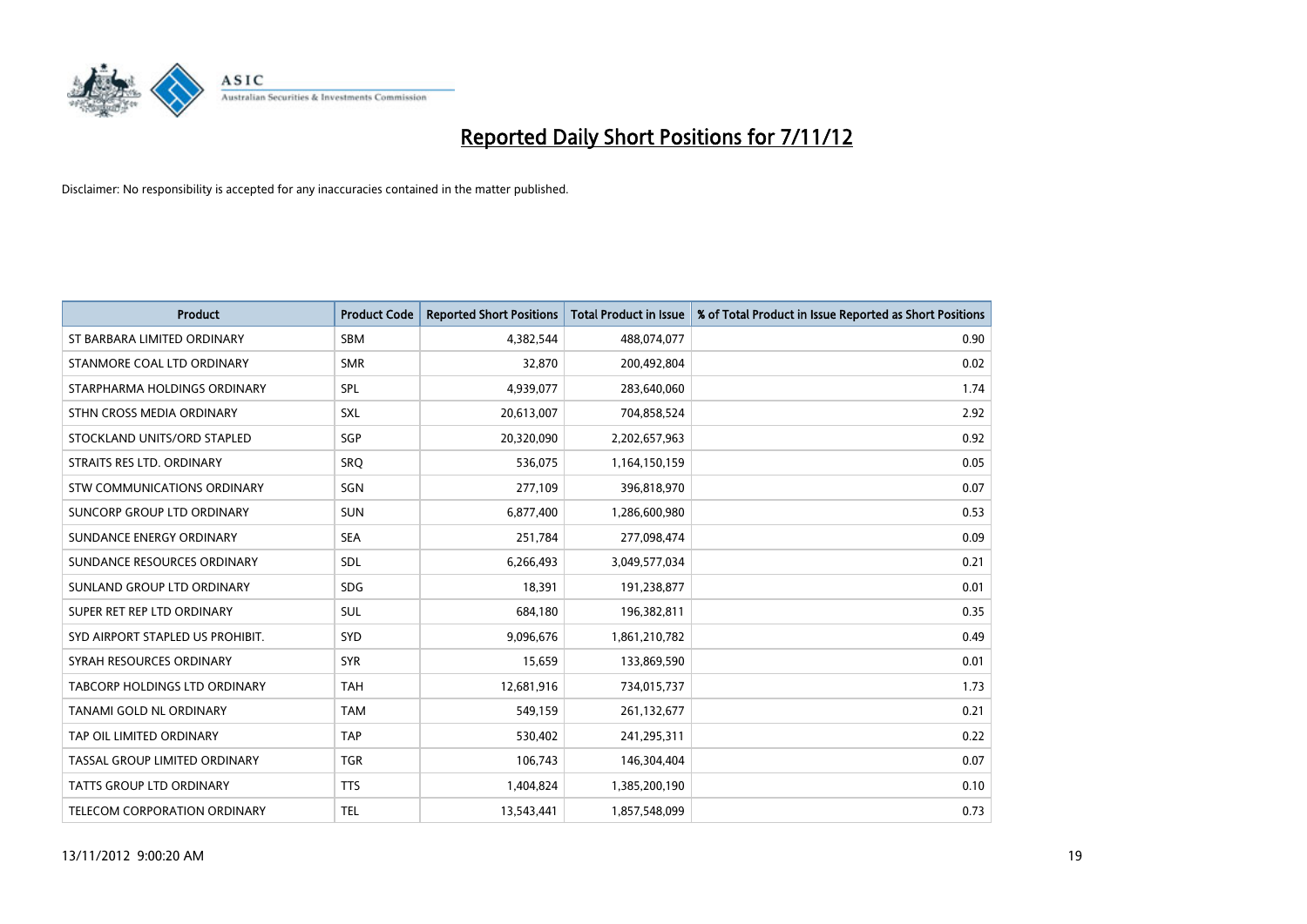

| <b>Product</b>                       | <b>Product Code</b> | <b>Reported Short Positions</b> | <b>Total Product in Issue</b> | % of Total Product in Issue Reported as Short Positions |
|--------------------------------------|---------------------|---------------------------------|-------------------------------|---------------------------------------------------------|
| <b>TELSTRA CORPORATION, ORDINARY</b> | <b>TLS</b>          | 14,872,230                      | 12,443,074,357                | 0.12                                                    |
| TEN NETWORK HOLDINGS ORDINARY        | <b>TEN</b>          | 116,073,631                     | 1,437,204,873                 | 8.08                                                    |
| TERANGA GOLD CORP CDI 1:1            | <b>TGZ</b>          | 95,931                          | 162,599,120                   | 0.06                                                    |
| TFS CORPORATION LTD ORDINARY         | <b>TFC</b>          |                                 | 279,621,829                   | 0.00                                                    |
| THE REJECT SHOP ORDINARY             | <b>TRS</b>          | 2,584,218                       | 26,092,220                    | 9.90                                                    |
| THORN GROUP LIMITED ORDINARY         | <b>TGA</b>          | 104,429                         | 146,374,703                   | 0.07                                                    |
| TIGER RESOURCES ORDINARY             | <b>TGS</b>          | 2,218,285                       | 673,470,269                   | 0.33                                                    |
| TOLL HOLDINGS LTD ORDINARY           | <b>TOL</b>          | 26,097,674                      | 717,133,875                   | 3.64                                                    |
| TOX FREE SOLUTIONS ORDINARY          | <b>TOX</b>          | 87,827                          | 115,311,608                   | 0.08                                                    |
| TPG TELECOM LIMITED ORDINARY         | <b>TPM</b>          | 1,566,324                       | 793,808,141                   | 0.20                                                    |
| TRADE ME GROUP ORDINARY              | <b>TME</b>          | 190,345                         | 396,017,568                   | 0.05                                                    |
| TRANSFIELD SERVICES ORDINARY         | <b>TSE</b>          | 8,905,440                       | 512,457,716                   | 1.74                                                    |
| TRANSPACIFIC INDUST, ORDINARY        | <b>TPI</b>          | 2,864,906                       | 1,578,528,702                 | 0.18                                                    |
| TRANSURBAN GROUP TRIPLE STAPLED SEC. | <b>TCL</b>          | 9,374,975                       | 1,461,665,097                 | 0.64                                                    |
| TREASURY WINE ESTATE ORDINARY        | <b>TWE</b>          | 13,965,780                      | 647,227,144                   | 2.16                                                    |
| TROY RESOURCES LTD ORDINARY          | <b>TRY</b>          | 62,187                          | 91,318,649                    | 0.07                                                    |
| UGL LIMITED ORDINARY                 | UGL                 | 5,150,203                       | 166,315,038                   | 3.10                                                    |
| UNILIFE CORPORATION CDI 6:1          | <b>UNS</b>          | 186,282                         | 252,403,194                   | 0.07                                                    |
| UXC LIMITED ORDINARY                 | <b>UXC</b>          | 1,041,186                       | 308,056,885                   | 0.34                                                    |
| <b>VENTURE MINERALS ORDINARY</b>     | <b>VMS</b>          | 231,274                         | 287,320,170                   | 0.08                                                    |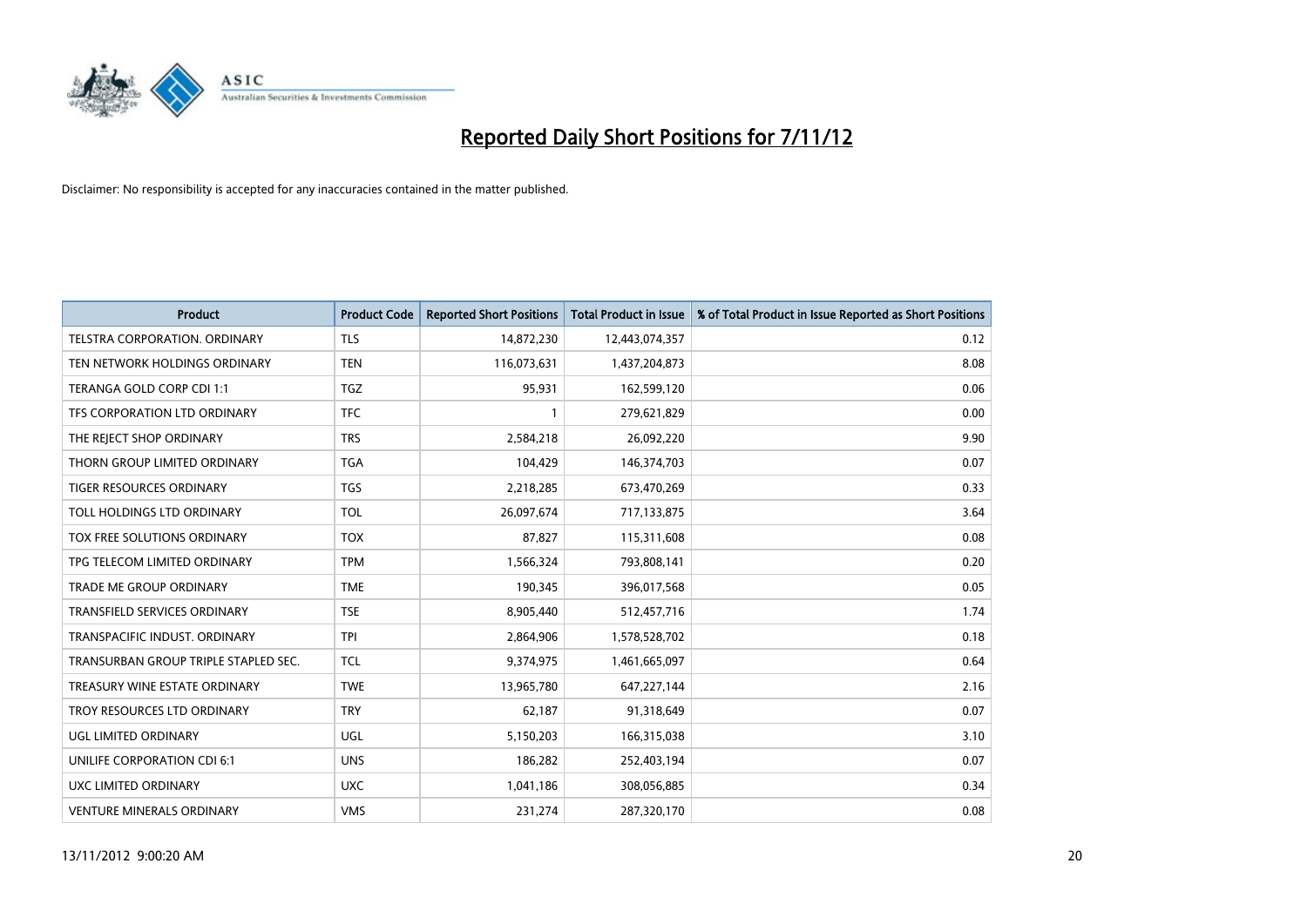

| <b>Product</b>                         | <b>Product Code</b> | <b>Reported Short Positions</b> | <b>Total Product in Issue</b> | % of Total Product in Issue Reported as Short Positions |
|----------------------------------------|---------------------|---------------------------------|-------------------------------|---------------------------------------------------------|
| <b>VIRGIN AUS HLDG LTD ORDINARY</b>    | <b>VAH</b>          | 34,899,012                      | 2,210,197,600                 | 1.58                                                    |
| VITERRA INC CDI 1:1                    | <b>VTA</b>          | 10                              | 68,629,939                    | 0.00                                                    |
| <b>VOCUS COMMS LTD ORDINARY</b>        | <b>VOC</b>          | 66,233                          | 74,776,058                    | 0.09                                                    |
| WATPAC LIMITED ORDINARY                | <b>WTP</b>          | 8,701                           | 184,332,526                   | 0.00                                                    |
| <b>WDS LIMITED ORDINARY</b>            | <b>WDS</b>          | 7                               | 144,740,614                   | 0.00                                                    |
| WEBIET LIMITED ORDINARY                | <b>WEB</b>          | 264,804                         | 71,065,929                    | 0.37                                                    |
| <b>WESFARMERS LIMITED ORDINARY</b>     | <b>WES</b>          | 25,186,564                      | 1,006,587,637                 | 2.50                                                    |
| WESFARMERS LIMITED PARTIALLY PROTECTED | <b>WESN</b>         | 1,221,837                       | 150,551,173                   | 0.81                                                    |
| <b>WESTERN AREAS NL ORDINARY</b>       | <b>WSA</b>          | 12,748,188                      | 179,735,899                   | 7.09                                                    |
| WESTERN DESERT RES. ORDINARY           | <b>WDR</b>          | 539,395                         | 321,371,029                   | 0.17                                                    |
| WESTFIELD GROUP ORD/UNIT STAPLED SEC   | <b>WDC</b>          | 4,874,569                       | 2,249,809,558                 | 0.22                                                    |
| WESTFIELD RETAIL TST UNIT STAPLED      | <b>WRT</b>          | 19,535,400                      | 3,054,166,195                 | 0.64                                                    |
| WESTPAC BANKING CORP ORDINARY          | <b>WBC</b>          | 35,302,044                      | 3,081,003,006                 | 1.15                                                    |
| WHITE ENERGY COMPANY ORDINARY          | <b>WEC</b>          | 1,013,421                       | 322,974,494                   | 0.31                                                    |
| <b>WHITEHAVEN COAL ORDINARY</b>        | <b>WHC</b>          | 48,669,374                      | 1,013,190,387                 | 4.80                                                    |
| WHK GROUP LIMITED ORDINARY             | <b>WHG</b>          | 3,500,000                       | 265,200,652                   | 1.32                                                    |
| WOODSIDE PETROLEUM ORDINARY            | <b>WPL</b>          | 1,151,592                       | 823,910,657                   | 0.14                                                    |
| WOOLWORTHS LIMITED ORDINARY            | <b>WOW</b>          | 3,962,142                       | 1,240,314,655                 | 0.32                                                    |
| <b>WORLEYPARSONS LTD ORDINARY</b>      | <b>WOR</b>          | 6,781,536                       | 242,916,509                   | 2.79                                                    |
| WOTIF.COM HOLDINGS ORDINARY            | <b>WTF</b>          | 11,455,886                      | 211,736,244                   | 5.41                                                    |